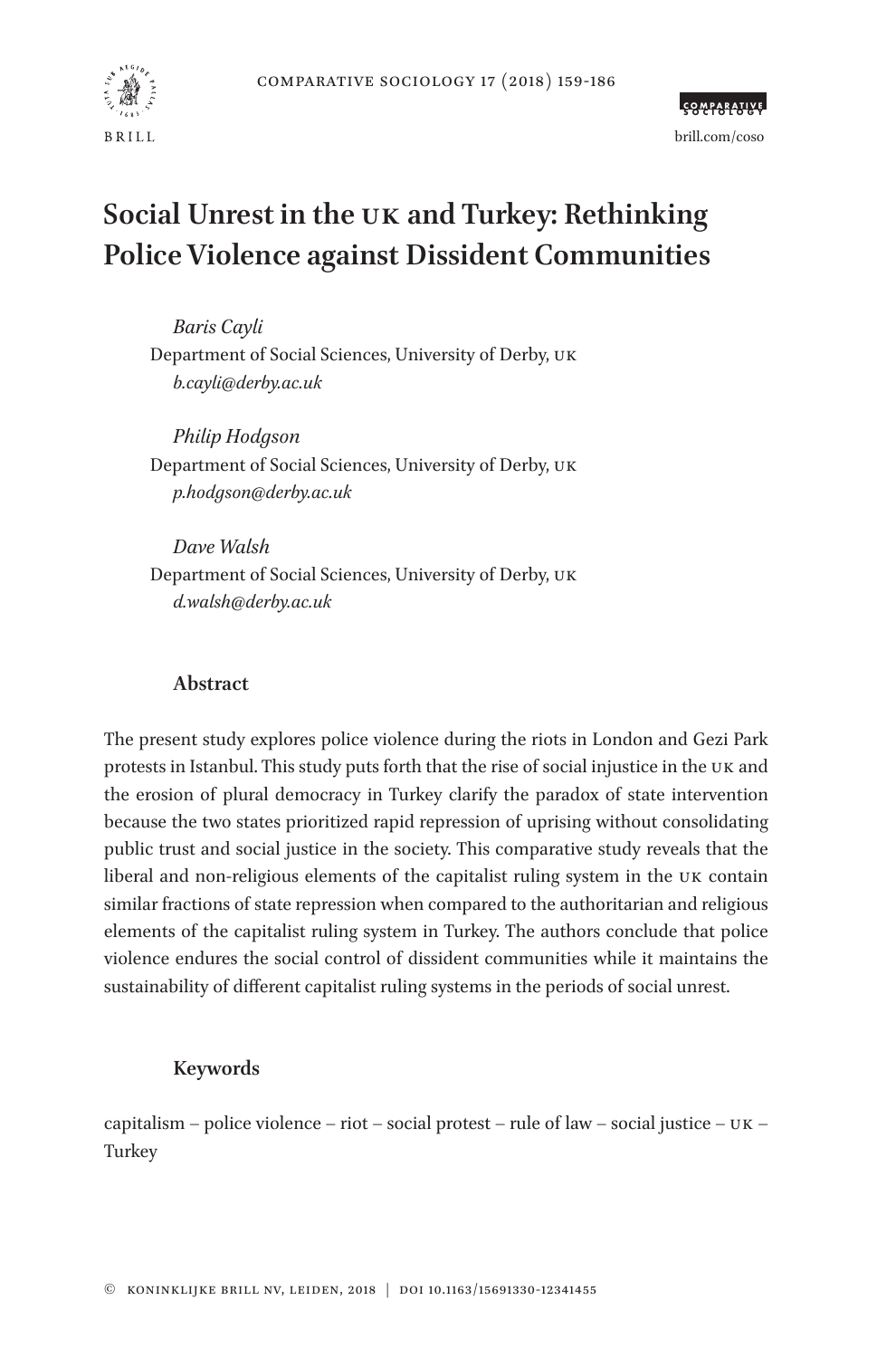#### **1 Introduction**

Riots and social protests unveil collective dissent in different political geographies. This unsurprising outcome provides a social context to compare and clarify the relationship between the form of dissent and the response of governments to the dissident communities. Recent riots and social protests in London and Istanbul provoke a number of challenging questions concerning the rule of law and social control in different political geographies. The dissident communities perceive that social or political systems are failed or not functioning well. However, the persistence in preserving the status quo or reluctance to implement radical changes in the ruling system enforces different states to maintain social control through using law enforcement and sometimes applying excessive force.

The repression of riots and social protests has been studied extensively both by the social movement and policing scholars (Barkan 1984; Opp and Wolfgang 1990; della Porta 1995; Koopmans 1997; Earl 2003; della Porta and Reiter 1998; Early, Sarah and McCarthy 2003; Merey 2004; Boudreau 2004; Carey 2006; Fernandez 2008; Rafail 2010). However, it has been suggested that the role of capitalism is often ignored in social movement studies (Hetland and Goodwin 2013; Fuchs 2014; della Porta 2015). The comparison of riots and social protests has not been fully uncovered when we take in account both its violent/peaceful character and police violence as independent variables to explore different ruling regimes of capitalist order. The liberal regime in the UK and the authoritarian regime in Turkey put these two countries into the broader cluster of capitalist order in which capitalist system influences main economic structure similarly in both countries whereas the two countries have quite different political characters in terms of the recognition of liberties. The two countries suppress dissident communities without developing non-violent interventions to tackle and eliminate the principal reason of uprising among the same dissident communities. In fact, the development of such non-violent interventions poses certain risks to the main pillars of capitalist order because of the concentration of wealth at the top, the lack of radical incrementalism, and the influence of neoliberalism as a principal ruling logic (Piketty 2014; Schram 2015). To this end, this present study compares the London riots in 2011 with the Gezi Park protests in Istanbul in 2013 in order to explore the social unrest in these two countries, through engaging with fundamental concepts determining the character of social unrest such as "police violence", "social control", "rule of law" and "voice and accountability".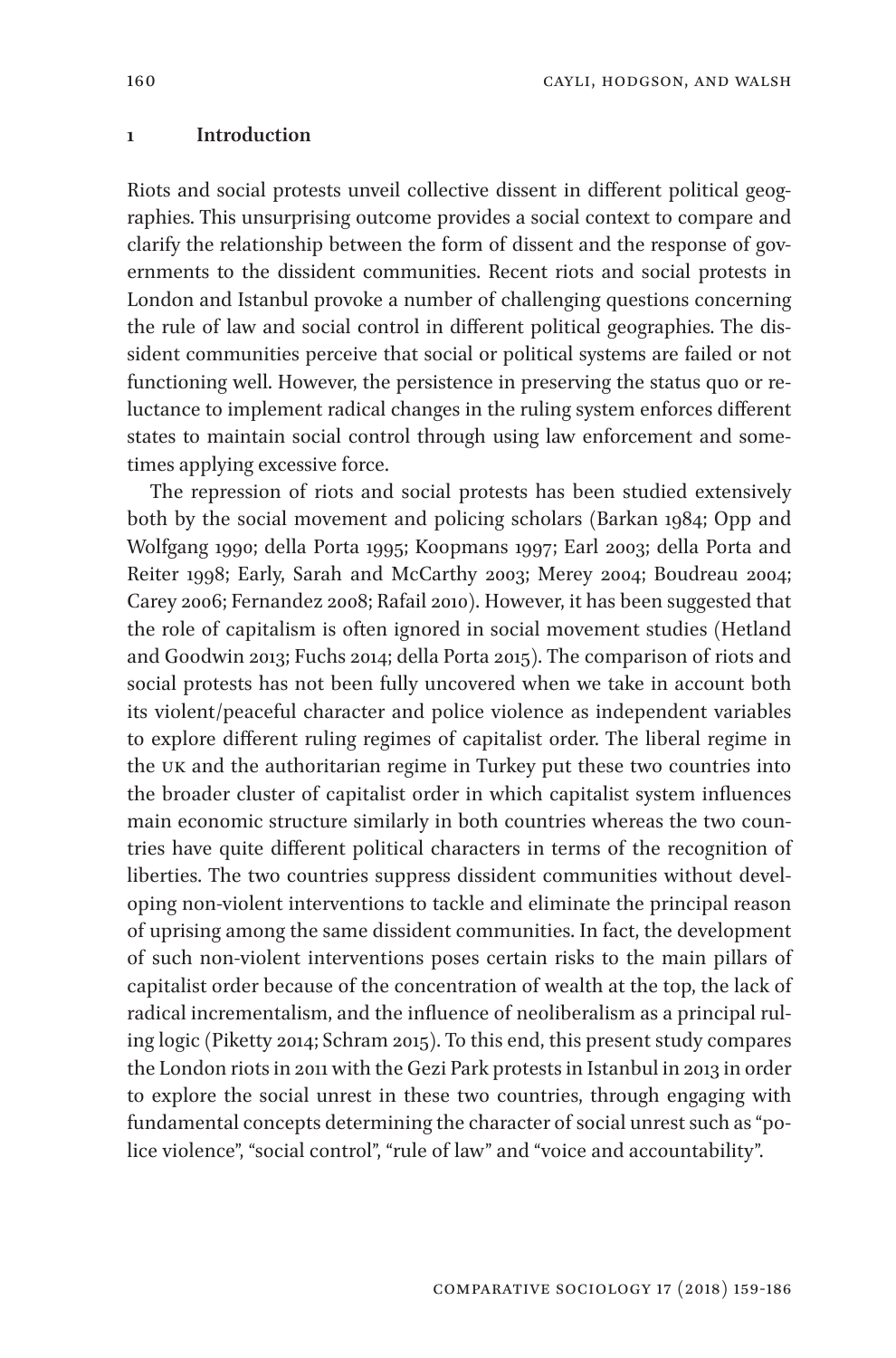while the score of "the rule of law" and "voice and accountability" as dependent variables in a liberal regime of the UK and authoritarian regime of Turkey, we aim to explore how police violence fosters the surge of social unrest and stimulates mass mobilization through social protests and riots in London and Istanbul. We argue that police violence plays a leading role in the surge of social unrest and mobilization when the dissident groups perceive police behavior or state policies unjust, undemocratic and discriminative. This is not a surprising fact. However, our study suggests that police violence can become so prevalent that it has certain commonalities, irrespective of the scores of "rule of law" and "voice and accountability" of each country. We assert that police misconduct was the concern of protestors so those social protests rapidly transformed into violent riots in London, despite the UK having high scores of "rule of law" and "voice and accountability". As a result, the authoritarian and liberal regimes of capitalism function similarly when it comes to the suppression of dissident communities. On the other hand, we also note that the method of policing the social protests is an important indication to distinguish the liberal and authoritarian governing models of capitalist order. In this context, we claim that the use of police violence to suppress the peaceful protests appears as a focal method of an authoritarian capitalist order as evidenced by the Gezi Park protests whereas excessive police force and police misconduct are less common in a liberal regime compared to the authoritarian regime. Our second argument centralizes the role of capitalism, claiming that the liberal and non-religious elements of capitalist ruling system in the UK reveal similar fractions of state repression when compared with the authoritarian and religious elements of capitalist ruling system in Turkey. This deduction takes us to the next argumentation: Police violence functions as a strong instrument to suppress the uprising while maintaining social control in contentious societies and sustaining different capitalist ruling systems.

We divide the remaining part of the paper into five sections. First, we introduce our theoretical framework with a critical review of the literature, which concerns the relationship between the rule of law, social protests and police violence in a capitalist order. Second, we present the methods that we used in this study. Third, we briefly narrate the two social protests and riots in London and Istanbul separately. Fourth, we compare the London riots and Gezi Park protests. Before the conclusion, we discuss the results of the rule of law and voice and accountability scores in these two countries and reconsider it within the places of social protest and riots in a liberal and authoritarian regime of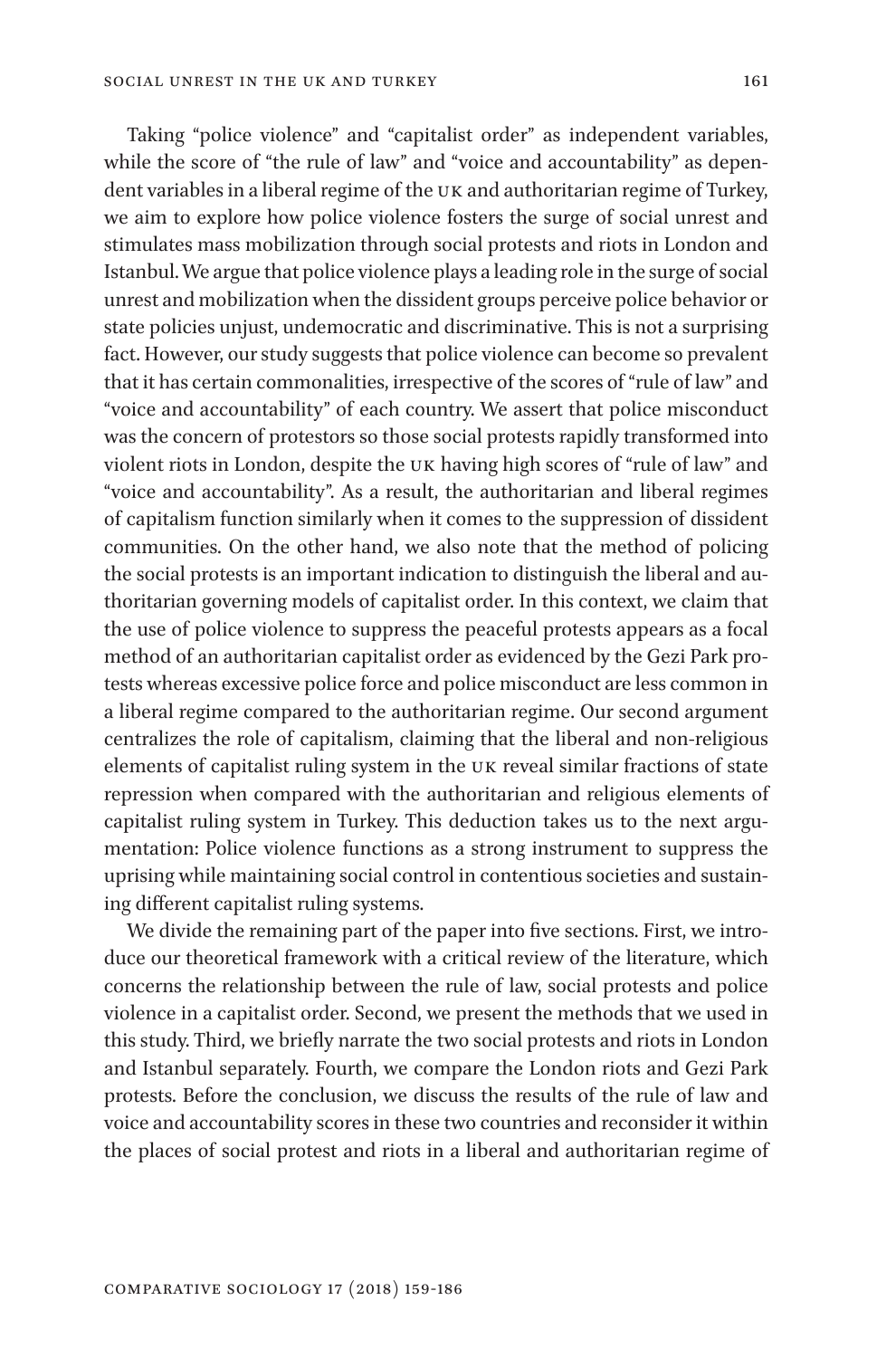capitalist order. We conclude with our final remarks, limitations of the present study and opportunities for future research.

#### **2 Rule of Law and Social Control in a Capitalist Order**

The rule of law concept has been a central issue in the socio-legal discussions related to public order throughout history starting from the discourses of Aristotle to the systematic development of this concept in the nineteenth century by the British lawyer A. V. Dicey, who argued that "the rule of law is associated with rights-based liberalism and judicial review of governmental actions" (Fallon 1997: 1). That said, the "support for the rule of law is not exclusive to the West. It has been endorsed by government heads from a range of societies, cultures, and economic and political systems" (Tamanaha 2000: 2). However, the crucial question comes to the fore when we ask that what form of law should rule the polity and society? This question gains more importance in the contemporary world, where democracy and the control of means of production play a vital role in the regulation of social, political, and cultural life. The Secretary-General of the United Nations (UNSC 2004: 4) defined the rule of law as "a principle of governance in which all persons, institutions and entities, public and private, including the State itself, are accountable to laws that are publicly promulgated, equally enforced and independently adjudicated, and which are consistent with international human rights norms and standards". The rule of law is a fundamental basis for all liberal constitutions (Peacock 2009). This evolution in the definition of rule of law makes it not solely a systematic review of legal procedures, but a landmark enroute to consolidate social justice and a culture of lawfulness. O'Donnell (2004: 32) echoed this point similarly, arguing that "the role of law is among the essential pillars of upon which any high-quality democracy rests". Nevertheless, a lawful society can be based on an unjust system in terms of the distribution of social, economic and political power. The rule of law, therefore, cannot function solely as criterion to guarantee social justice and democratic pluralism under every condition of different governing models.

The content of law does, however, matter more than how the law system functions in a social and political regime. As a result, the rule of law cannot be the only standard to establish an equal, peaceful, democratic, and just society. The capitalist order in the UK offers a liberal regime where the citizens of the country are free in terms of civil liberties, which signify freedom from (i) torture; (ii) freedom from forced disappearance; (iii) freedom of conscience; (iv) freedom of press; (v) freedom of religion; (vi) freedom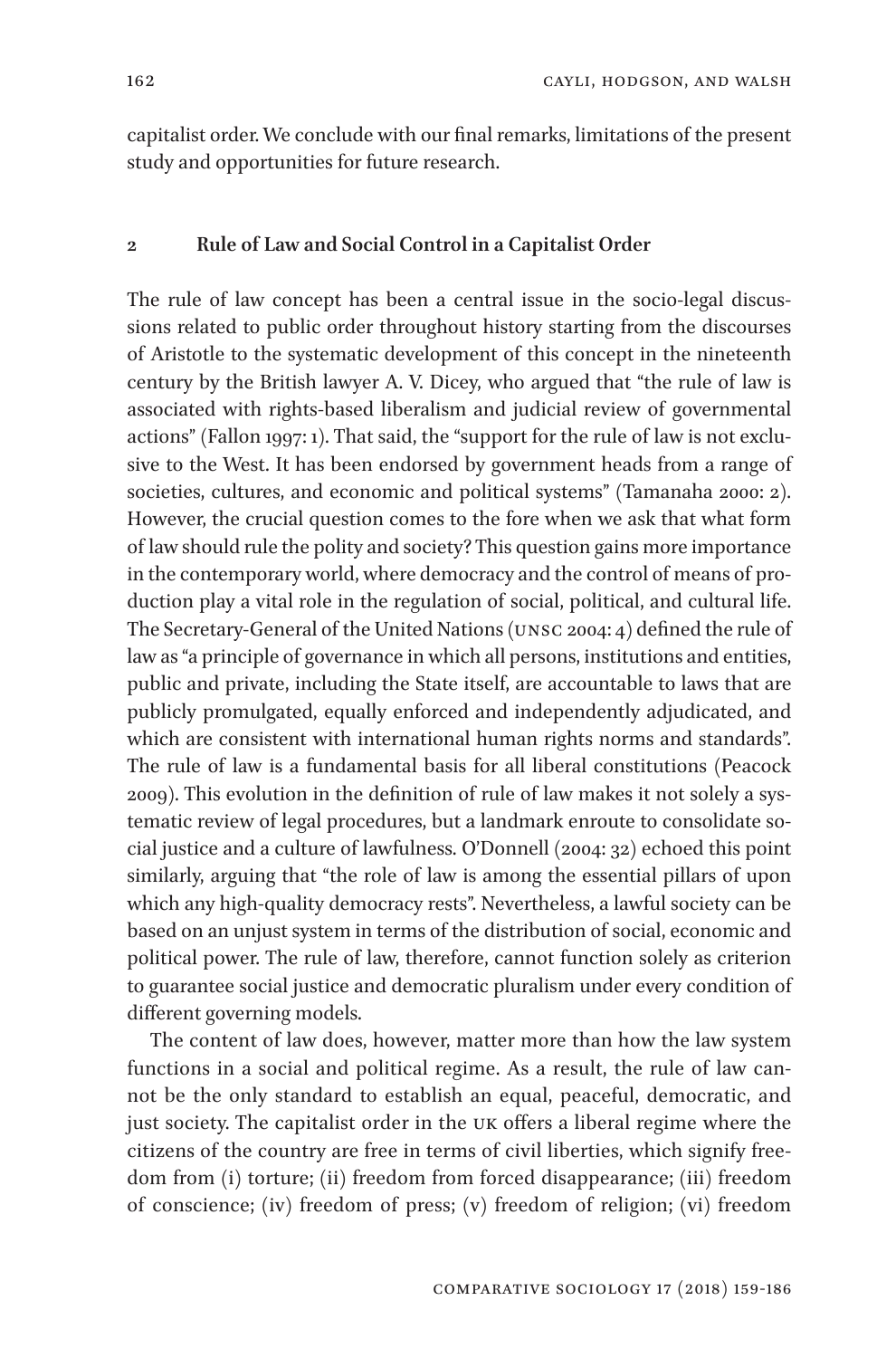of expression; and (vii) freedom of assembly. On the other hand, social injustice and poverty are evident in certain regions throughout the UK, while certain groups (such as Gypsies, Roma, homeless people, and people with learning disabilities, migrants, refugees and asylum seekers) remain socially disadvantaged (Equality and Human Rights Commission report published 2016). In addition, the same report also puts forth that social and economic perniciously affect Black and ethnic minority communities. A liberal country governed by a capitalist order extends the socially disadvantaged communities and marginalize them by the legal system through either or both imprisonment and social exclusion. It is, thus, not surprising that "one in six of all households in the UK are excluded from social norms due to poverty, and are poor in at least two out of three ways of assessing poverty … in the UK more people are imprisoned, when measured both absolutely and relatively, than in any other country in Europe" (Dorling 2011: 6). The liberal regime in terms of guaranteeing the political and civil rights of citizens may ironically limit their social rights in a capitalist order when these rights pose certain risks to the ruling regime. This dilemma, in fact, is one of the main pillars of neoliberal capitalist system and functions similarly one way or another in diverse geographies where a number of countries in the West are conventionally categorized as "advanced democracies" based on human development indices and political regimes, while the socially disadvantaged communities in these countries find themselves being trapped through marginalization and criminalization.

Civil rights given to the citizens make a capitalist country liberal, whereas the limitation of those rights render another country authoritarian. As such, Turkey's rule under the governance of Justice and Development Party (AK Party) has increased curbing the civil rights that eventually produced an electoral authoritarianism having a strong Islamic character (Ozbudun 2014; Tugal 2016). The ruling AK Party regime diminished the secular sensibilities of the country and created a new form of capitalism largely due to its own Muslim business network (Bugra and Savaskan 2014). This division between the religious and secular class polarised Turkish society through neoliberal policies of the new capitalist order where the power shift from secular to Islamist class has been a determining force (Balkan and Oncu, 2015). The capitalist property relations have been consolidated in the last decades in new Turkey (Duzgun 2012). However, this consolidation cannot be directly associated with the marriage of liberal democracy and capitalism. Inversely, the country has drifted towards authoritarian Islam in the last few years, undermining pluralist democracy by legitimizing majoritarian democracy as the ruling code of a new capitalist regime supported by a popular vote. Yet any such democracy in a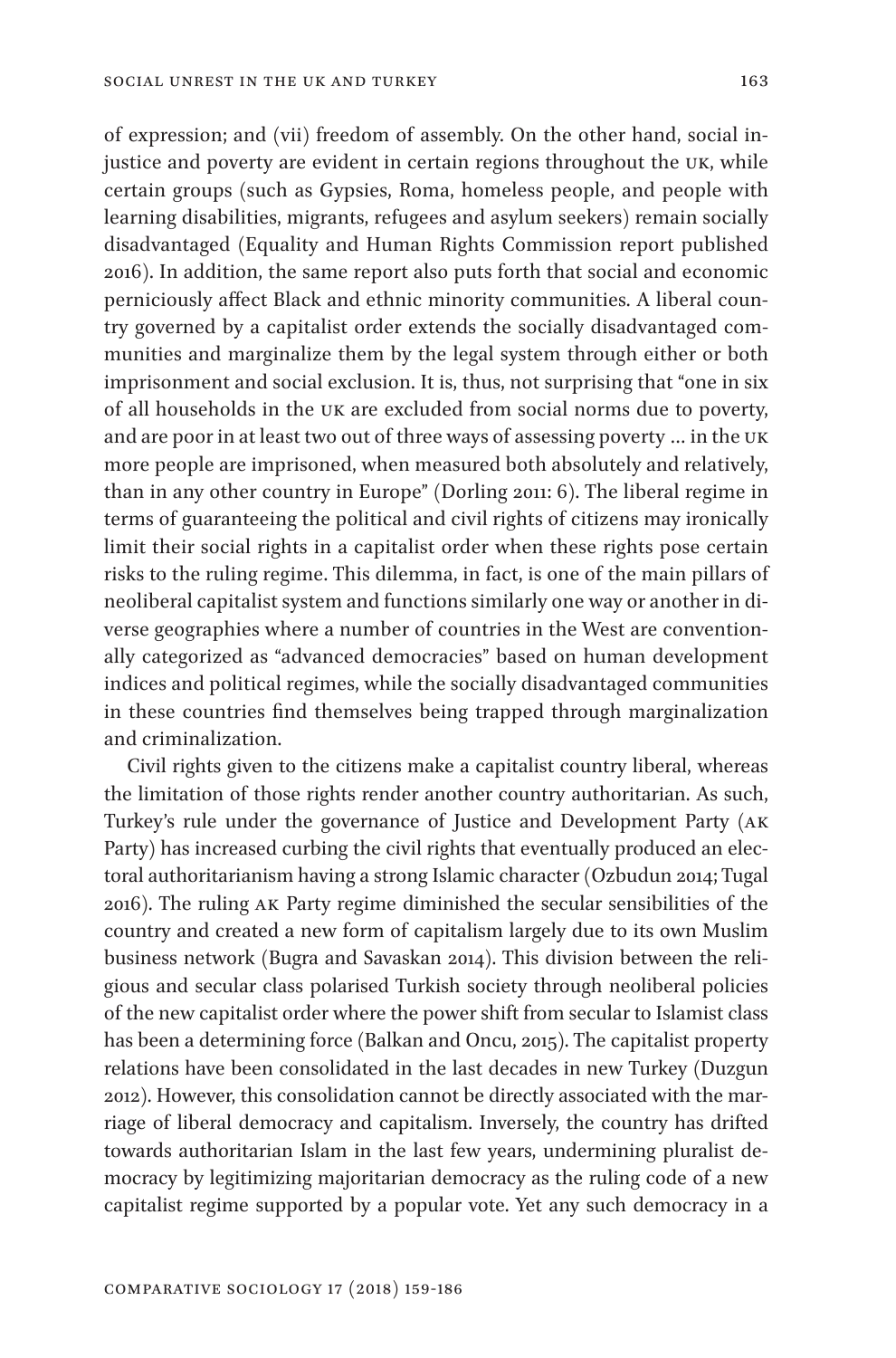capitalist order, whether liberal or authoritarian, also depends on the management of critical moments in which public panic prevails and the escalation of violence dominates the public sphere. In this context, police violence appears as the key social control method in riots and social protests. Exploring police violence, thus, offers an opportunity to deconstruct the persistence of different political regimes in a capitalist order.

The difference between the rule of law and the rule by law demystifies the importance of justice more clearly in a social and political conflict because the rule by law indicates using law as an instrument to govern without binding the state (Peerenboom 2004). The rule of law has a strong relationship with the principle and ethical concept of law; however, the rule by law is more concerned with the organization and implementation of law. Hence, "what distinguishes them is not the nature of the law, whether it operates as a tool or as a framework, but the power system to which they respond" (Maravall and Przeworski 2003: 3). The rule of law plays a critical role in the times of social conflict, political tension and cultural polarization. Meyer (2004) argued that violence and disorder have the capacity to change the outcome of protest as it gives certain reasons to the authorities to legitimize the repression of social protests, which eventually decline in time. In a capitalist order, whether liberal or authoritarian, the rule by law aims to defend the rights of the state power to consolidate the ruling regime. This is argued to be the reason that suppressive policing methods against the uprising communities serve to accumulate the power of governments. Police violence, therefore, echoed in London and Gezi Park similarly to consolidate the ruling regime without addressing the principal reason of uprising even after the complete suppression of riots and social protests.

Interactional level in the police-crowd and police-community nexus is determinative whether the protest of dissident community evolves and becomes violent or it remains peaceful (Newburn 2016). The police systematically use its force to control the dissident groups who have formidable discontents about the social and political system. Hence, the violent character of the protest is dominant in such uprisings, which eventually target the protestors when they react against police suppression. The London riots and Gezi Park protests, which are scrutinized in this paper, were not the outcome of a series of violent attacks to gather and defy the police and state power systematically. Instead, we argue that if the lethal shot by the police had not happened, the social protests and riots in London would likely never have been occurred in such a critical and dramatic way. What is more, violence was not the expected outcome in the start of the peaceful protests in Istanbul's Gezi Park. Yet, similar to the case of London, the legacy of state violence, the anger and perceptions of dissident communities – who believed that they have been exposed to systematic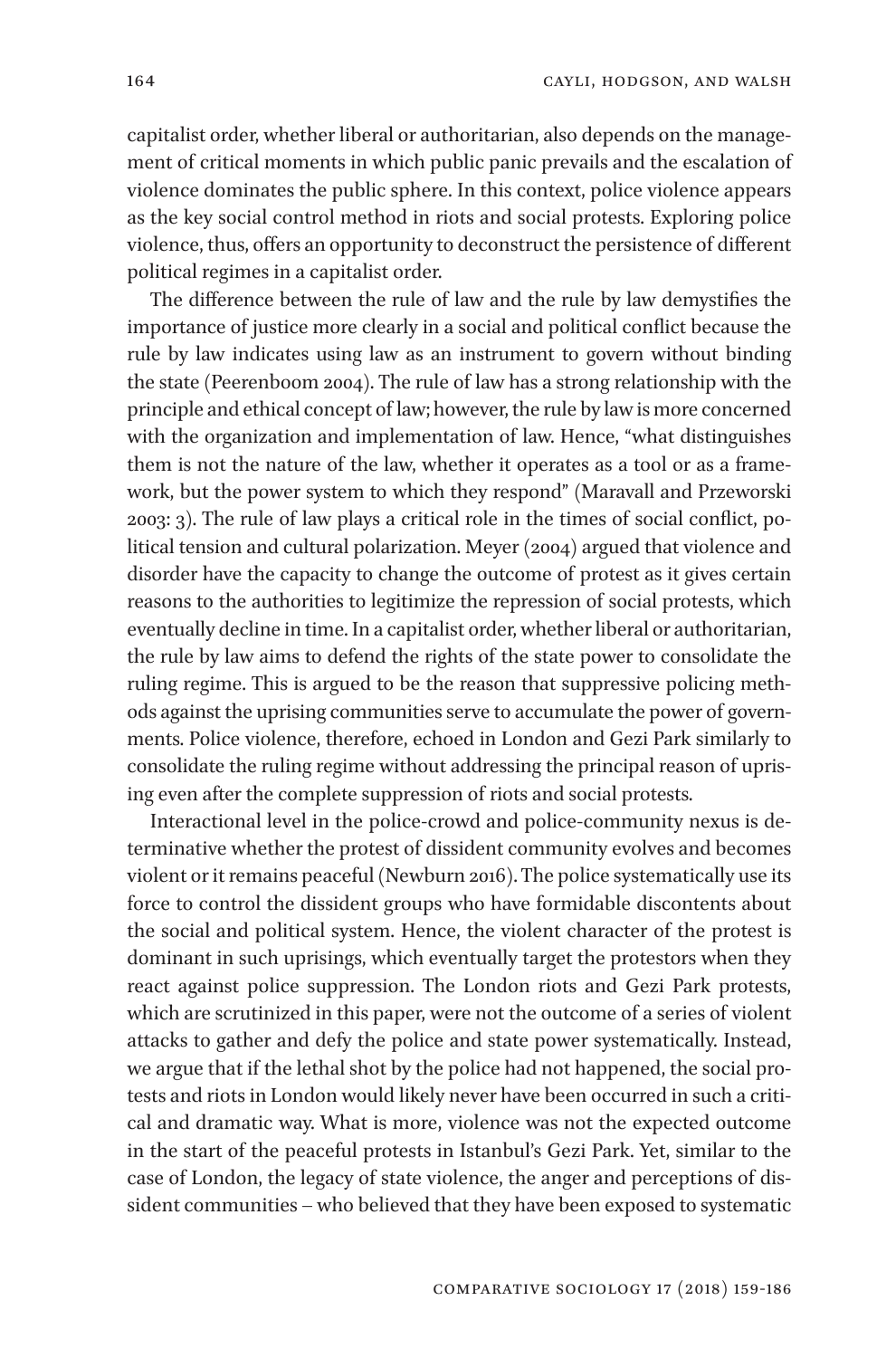discrimination by the law enforcement and political agencies for so long – transformed the reaction against police into 'the straw that broke the camel's back scenarios'.

The violent social control of state forces imposes precarity<sup>1</sup> through police force and violates the fundamental human rights of contentious communities. This tarnished image of state forces and justice constitute the traumatic past of the marginalized communities in a capitalist order. The commonalities and diversifications noted above render the two case studies landmark comparative examples, so as to unveil the relationship between the rule of law and police violence during social protests and riots in a liberal and authoritarian order of capitalism.

## **3 Methods**

Our reasoning for selection of the particular two cases is related largely to our principal research question. Our aim is to test the role of "rule of law" and "voice and accountability" scores in the use of police violence in two capitalist social order that have different degree of civil liberties and political systems. As such, we selected two countries – the UK and Turkey – that recently suppressed riots and social protests violently. The UK has a high score of "rule of law" and "voice and accountability" whereas Turkey has lower index scores in both of the clusters.

We used three principal methods in this research. The first one is a narrative inquiry, which helped to contextualize the moment of police violence, the reaction of protestors and the surge of riots and social protests. The narration, therefore, was based on four factors shaped the riots and social protests: (i) facts related to the protests and riots such as the primary motive of mass mobilization; (ii) duration of protests and riots; (iii) total number of arrests; (iv) total number of dead and injured people. After a separated narrative on the two cases, we compared the London riots and Gezi Park protests based on eight criteria: (i) the type of ruling regime; (ii) the source of main dissent; (iii) main social control methods; (iv) the situational aftermath of riots and social protests; (v) the level of harm to the private and public goods; (vi) organizational capacity; (vii) the response of the government in addition

<sup>1</sup> Precarity was first used by a Catholic monk, Léonce Crenier, to signify the essential element of poverty (Day 1952). The meaning of precarity has been expanded to identify the exploitation of neo-capitalist systems through insecure jobs, social exclusion, low pay and welfare cuts (see Hardt and Negri 2004; Mabrouki 2004).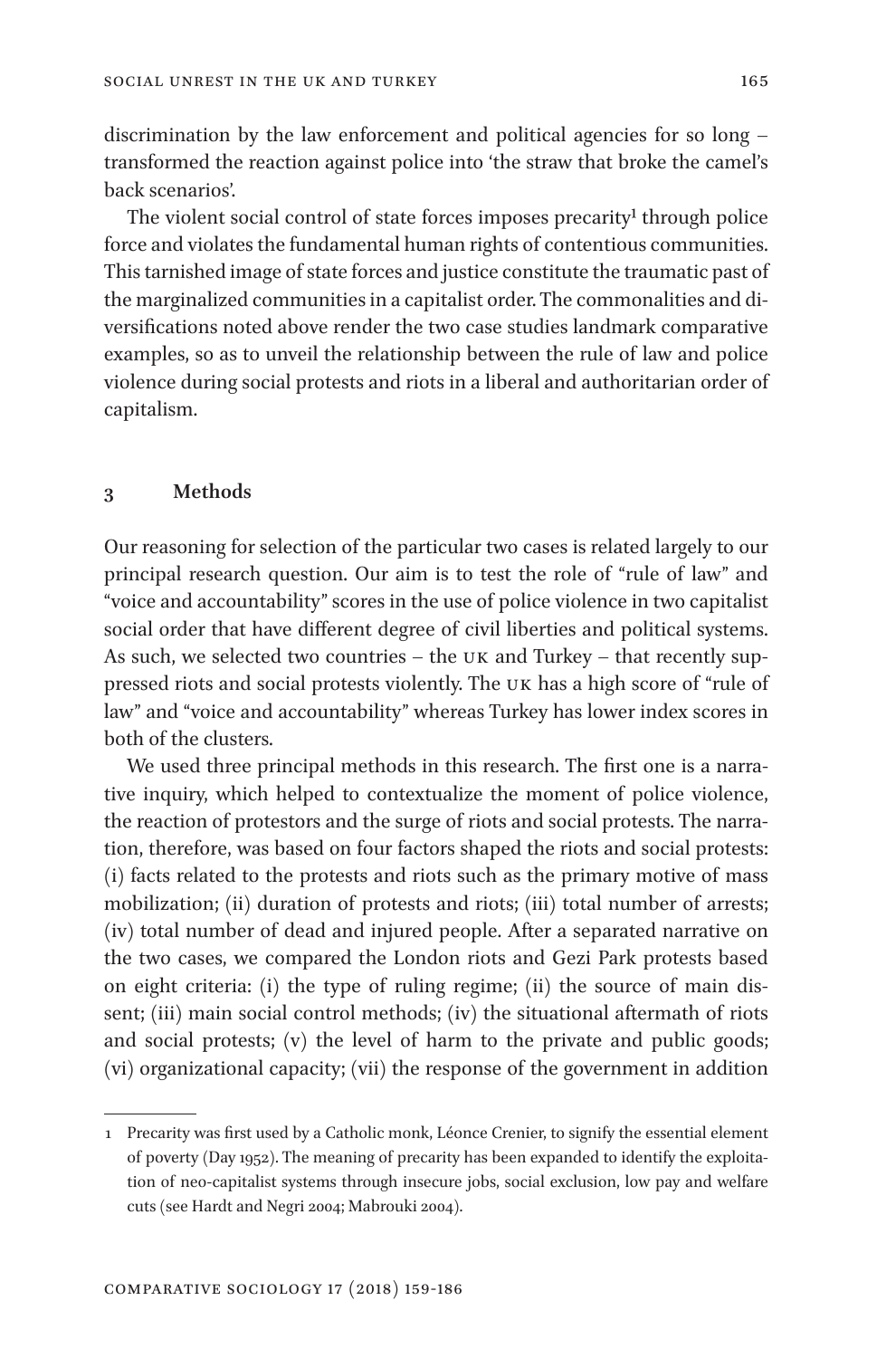to law enforcement; and (viii) the role of different capitalist regimes in the surge of conflict.

The third method we used is the reapplication and presentation of data concerning the score of "rule of law" and "voice and accountability" in the UK and Turkey. One of the main purposes of this study is to explore the relationship between the rule of law and police violence in riots and social protests. For this reason, our primary data were derived from the Worldwide Governance Indicators (WGI) Project, as it is the only data source that has been measuring different government indicators every year since 2002. "The WGI project reports composite indicators of six dimensions of governance, covering over 200 countries and territories since 1996, and is updated annually. The six aggregate governance indicators are based on hundreds of individual underlying variables from dozens of different data sources. The source data underlying the WGI come from a large number of individual sources, and reflect the views on governance of thousands of survey respondents and public, private, and NGO sector experts worldwide" (Kaufmann, Kraay and Mastruzzi 2010: 20). We used the data from five yearly intervals (i.e. 2004, 2009 and 2014) for both Turkey and the UK. In addition to this data, we examined the latest data collection concerning the rule of law index in 2015, which was conducted by World Justice Project. Such data is based on more than 100,000 household and expert surveys measuring "how the rule of law is experienced in practical, everyday situations by the general public worldwide" (WJP Rule of Law Index 2015). The rule of law index aims to capture "perceptions of the extent to which agents have confidence in and abide by the rules of society, and in particular the quality of contract enforcement, property rights, the police, and the courts, as well as the likelihood of crime and violence." (Kaufmann, Kraay and Mastruzzi 2010: 4) The score for the rule of law is 0.46 for Turkey and 0.78 for the UK (World Justice Project 2015). Comparing to the other countries in the world, Turkey ranks in the bottom quartile whereas the UK ranks in the top quartile in both indices. In this respect, the latest data of World Justice Project also showed a very similar result with the data that we derived from the Worldwide Governance Indicators and displayed in Table 1.

The social protests and riots create venues and collective actions that reveal the voice of dissident groups (McAdam, Tarrow and Tilly 2001). Hence, the second data cluster, voice and accountability, has a special importance in comparing the relationship between the score of "rule of law" and "voice and accountability". The index of "voice and accountability" is composed of seven representative and twelve non-representative sources. The index aims to measure "the perceptions of the extent to which a country's citizens are able to participate in selecting their government, as well as freedom of expression,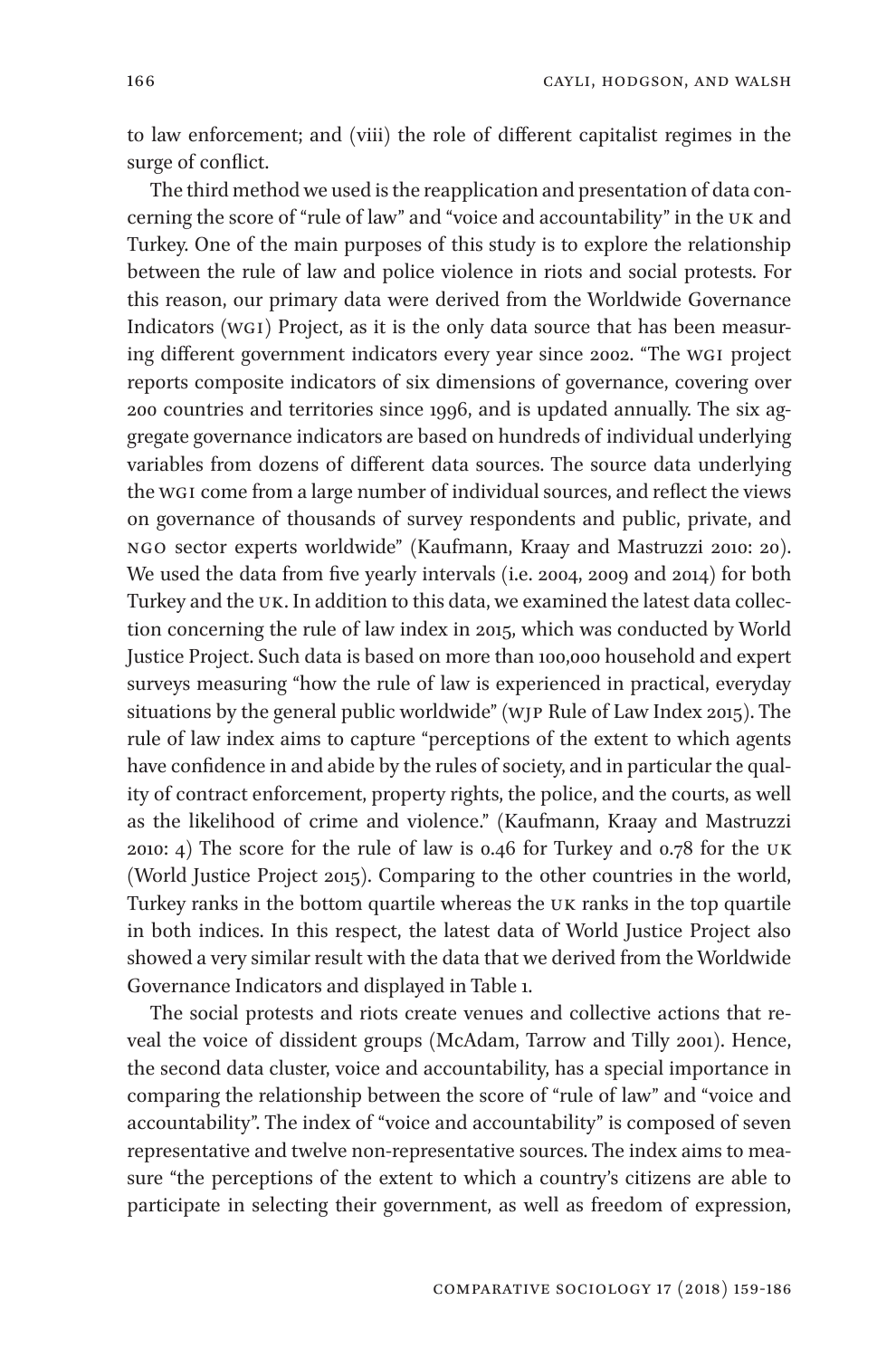| Indicator                   | Country           | Year         | Number<br>of<br>sources <sup>a</sup> | Government<br>score $(-2.5 \text{ to } \text{rank} (0 \text{ to } \text{rank} (0 \text{ to } \text{rank} (0 \text{ to } \text{rank} (0 \text{ to } \text{rank} (0 \text{ to } \text{rank} (0 \text{ to } \text{rank} (0 \text{ to } \text{rank} (0 \text{ to } \text{rank} (0 \text{ to } \text{rank} (0 \text{ to } \text{rank} (0 \text{ to } \text{rank} (0 \text{ to } \text{rank} (0 \text{ to } \text{rank} (0 \text{ to } \text{rank} (0 \text{ to } \text{rank} (0 \text{ to } \text{rank} (0 \text{ to } \$<br>$+2.5$ <sup>b</sup> | Percentile<br>$(100)^c$ | <b>Standard</b><br>errord |
|-----------------------------|-------------------|--------------|--------------------------------------|---------------------------------------------------------------------------------------------------------------------------------------------------------------------------------------------------------------------------------------------------------------------------------------------------------------------------------------------------------------------------------------------------------------------------------------------------------------------------------------------------------------------------------------------|-------------------------|---------------------------|
|                             |                   | 2004         | 11                                   | $-0.03$                                                                                                                                                                                                                                                                                                                                                                                                                                                                                                                                     | 0.16<br>47.60           |                           |
| Voice and<br>accountability | Turkey            | 2009<br>2014 | 15<br>$1\,2$                         | $-0.09$<br>$-0.32$                                                                                                                                                                                                                                                                                                                                                                                                                                                                                                                          | 45.50<br>37.93          | 0.12<br>0.13              |
|                             | United<br>Kingdom | 2004         | 8                                    | 1.61                                                                                                                                                                                                                                                                                                                                                                                                                                                                                                                                        | 95.19                   | 0.19                      |
|                             |                   | 2009         | 11                                   | 1.31                                                                                                                                                                                                                                                                                                                                                                                                                                                                                                                                        | 91.94                   | 0.15                      |
|                             |                   | 2014         | 10                                   | 1.30                                                                                                                                                                                                                                                                                                                                                                                                                                                                                                                                        | 92.12                   | 0.15                      |
|                             |                   | 2004         | 13                                   | 0.13                                                                                                                                                                                                                                                                                                                                                                                                                                                                                                                                        | 57.89                   | 0.16                      |
|                             | Turkey            | 2009         | 16                                   | 0.10                                                                                                                                                                                                                                                                                                                                                                                                                                                                                                                                        | 57.82                   | 0.14                      |
| Rule of Law                 |                   | 2014         | 14                                   | 0.04                                                                                                                                                                                                                                                                                                                                                                                                                                                                                                                                        | 59.62                   | 0.15                      |
|                             | United<br>Kingdom | 2004         | 8                                    | 1.62                                                                                                                                                                                                                                                                                                                                                                                                                                                                                                                                        | 93.30                   | 0.17                      |
|                             |                   | 2009         | 10                                   | 1.73                                                                                                                                                                                                                                                                                                                                                                                                                                                                                                                                        | 94.31                   | 0.16                      |
|                             |                   | 2014         | 10                                   | 1.89                                                                                                                                                                                                                                                                                                                                                                                                                                                                                                                                        | 94.23                   | 0.17                      |

Table 1 *"Voice and Accountability" and "Rule of Law" indicators for Turkey and United Kingdom according to Worldwide Governance Indicators*

a Number of sources shows the number of individual sources on which the aggregate indicator is based. (Please see the appendix for the name of each source.)

b The government score is an estimate of governance measured on a scale from **−**2.5 to 2.5. Higher values correspond to better governance.

c Percentile rank indicates rank of country among all countries in the world. 0 corresponds to lowest rank and 100 corresponds to highest rank.

d Standard error captures the precision of the estimate of governance for each country. Lower values indicate more precision.

freedom of association, and a free media" (Kaufmann, Kraay and Mastruzzi 2010: 4). Even though the UK's "rule of law" and "voice and accountability" indicators show a better government performance than Turkey. There are still certain problems that the country needs to overcome to make its score better. Nevertheless, the UK has a better performance in both indicators than USA, Italy, Spain, and France, other countries' scores in "rule of law" and "voice and accountability" better than the UK, such as Denmark, Sweden, Netherlands, Finland, Australia, and Canada. These ratings indicate that the UK has a more liberal and democratic regime than Turkey (and, indeed, for that matter than the USA, Spain and France. However, the rating of the UK still indicates that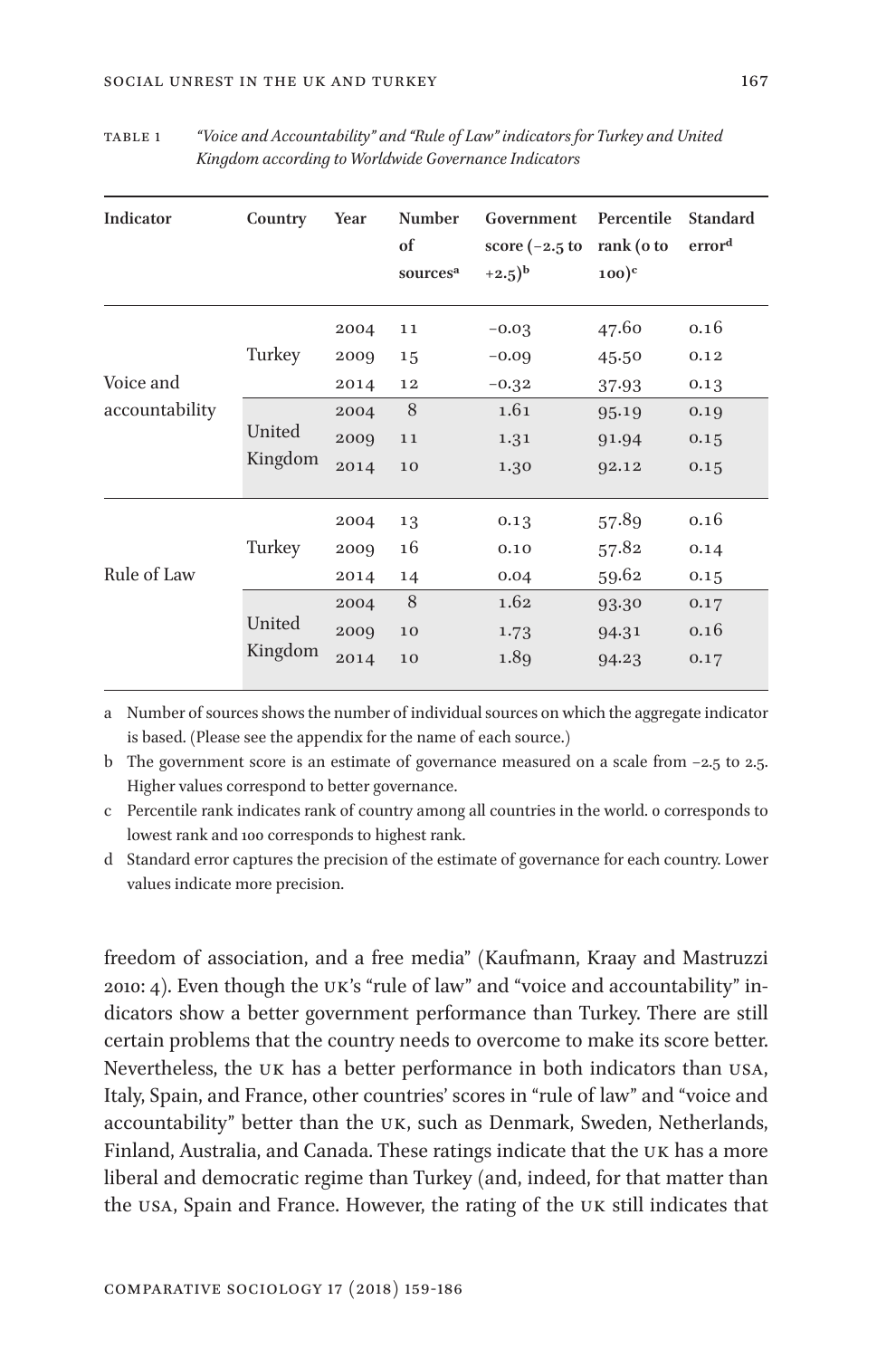there are areas, which need improvement and its rating is worse than in other parts of the world, such as Australia, Canada, and Scandinavia.

Yet we still need to decipher how different forms of dissent determined the violent and peaceful character of London riots and Gezi Park protests, and how police violence played a determining role in the expansion of social unrest in the liberal regime of the UK and the authoritarian regime of Turkey. These explications also offer a relevant context to compare the "rule of law" and "voice and accountability" indicators.

#### **4 Police Violence and Mobilization in London Riots**

The riots in London started on August 6, 2011, two days after the police had shot and killed Mark Duggan, a 29-year old black man who was a resident of Tottenham in North London (Riots in Tottenham 2011). The circumstances around the shooting were contested with the Metropolitan Police, claiming that Duggan had acquired a handgun, which he was planning to use in a criminal act. Nevertheless, friends and families of Duggan were not convinced by these accounts (Mark Duggan 2015). In addition, the changing narrative and inconsistency in the Metropolitan Police's account over the death of Duggan defied the reliability of the police's accounts (The leading article 2011). These contested tactics and maneuvers of the state forces frustrated local public that was already concerned about the death of Mark Duggan. The Independent Police Complaints Commission (a nondepartmental public body that investigates police conduct in the UK) subsequently investigated the case of Duggan's killing (IPCC, Metropolitan Police Service 2012), and a public inquest returned a verdict that it was a lawful killing (Dodd, 2014). Yet such an outcome was not sufficient to convince protesters who had contrary views about the legitimacy of this killing. Therefore, two days after the killing of Mark Duggan, the dissidents did not remain silent and asserted concern regarding the prevalence of police misconduct. The unrest grew exponentially with the motto uttering that 'there can be no peace without justice' (Tottenham Riot 2011). Mark Wadsworth, a local journalist familiar with the area, visited Tottenham shortly before the protests transformed into precarious and violent riots in this highly contentious area of north London. What Wadsworth witnessed indicated an ongoing process of socioeconomic decline and cultural marginalization of the neighborhood and community. He reported from the field:

Stafford Scott, a campaigner on racial equality, said: "People say that things are not the same here (in Tottenham) since 1985, that conditions are much better. But they are just as bad in terms of the stopping and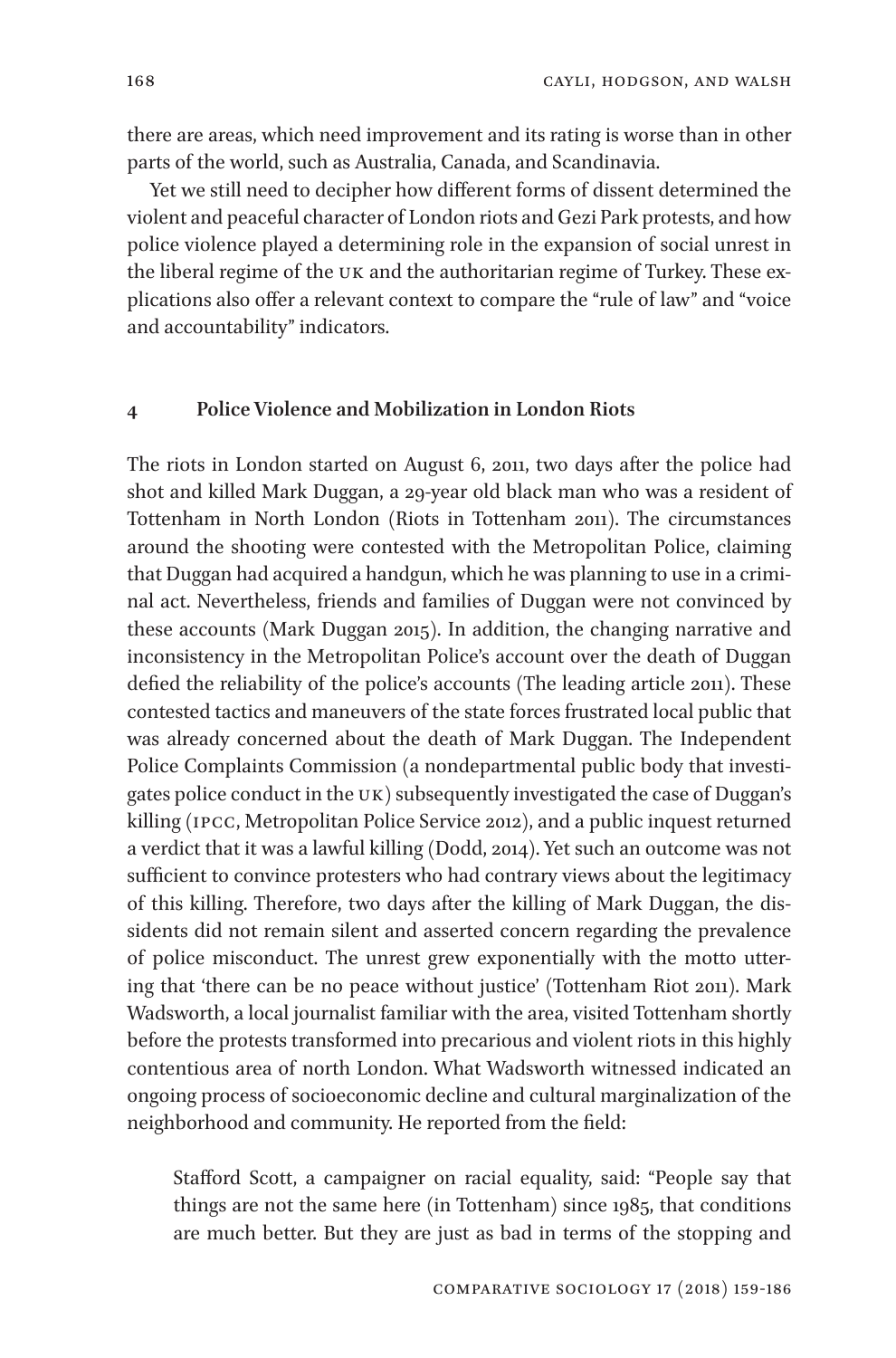searching of Black youth by the police, Black students thrown out of school and high unemployment." There are more than 50 people for each unfilled job, 10 per cent more people claiming Jobseeker's Allowance this year than last. Unemployment hits the youth hardest. A youth worker, Symeon Brown, said Haringey Council, the UK local authority, had cut youth services by 75 per cent.

TOTTENHAM RIOT 2011

The death of Mark Duggan crystallized the dissent of local community that has been marginalized socio-economically and culturally for so long. The social decline in the boroughs of London, in this case Tottenham, manifested itself through the violent reaction of some groups within the local community. The fatal shooting by the police created emotional solidarity among the violent participants of the riots. The socioeconomic vulnerability shaped the perceptions of black youth concerning the discriminatory approach of the state forces towards them.

The family of Mark Duggan called for calm, but they also claimed that Duggan had not fired at police before he was being shot (Holehouse 2011). The riots in London swiftly spread to other cities from Leicester and Nottingham to Bristol and Manchester (England Riots 2011). The riots in England lasted for five days before the police regained control through using excessive force and the riots diminished on August 11, 2011. However, the outcome of social unrest was enormous and perturbing. Five people were killed. Dozens of civilians and around two-hundred police officers were injured (England's week of riots 2011). Looting, assault, arson, and property damage were widespread (Moore 2011). The reason for the lootings after the London riots was lack of a determined objective by the looters (Treadwell et al. 2012). However, apart from opportunist looters, the instigator of these riots was clear; excessive police force amongst a community characterized by social inequality which was to be repeated dramatically in the major cities of the country during the riots.

#### **5 Police Violence and Mobilization in Gezi Park Protests, Istanbul**

Different from the social unrest in London, the Gezi Park protests were organized by peaceful groups until the decline of protests. The main reason was to raise their voice and discontent over repressive and discriminatory political issues. The Gezi Park protests started on May 28, 2013 in Istanbul when the police burned the tents of dozens of peaceful environmental activists who opposed the government plans to replace the Gezi Park, one of the few green areas in the center of Istanbul, with an Ottoman-era military barracks including a mosque and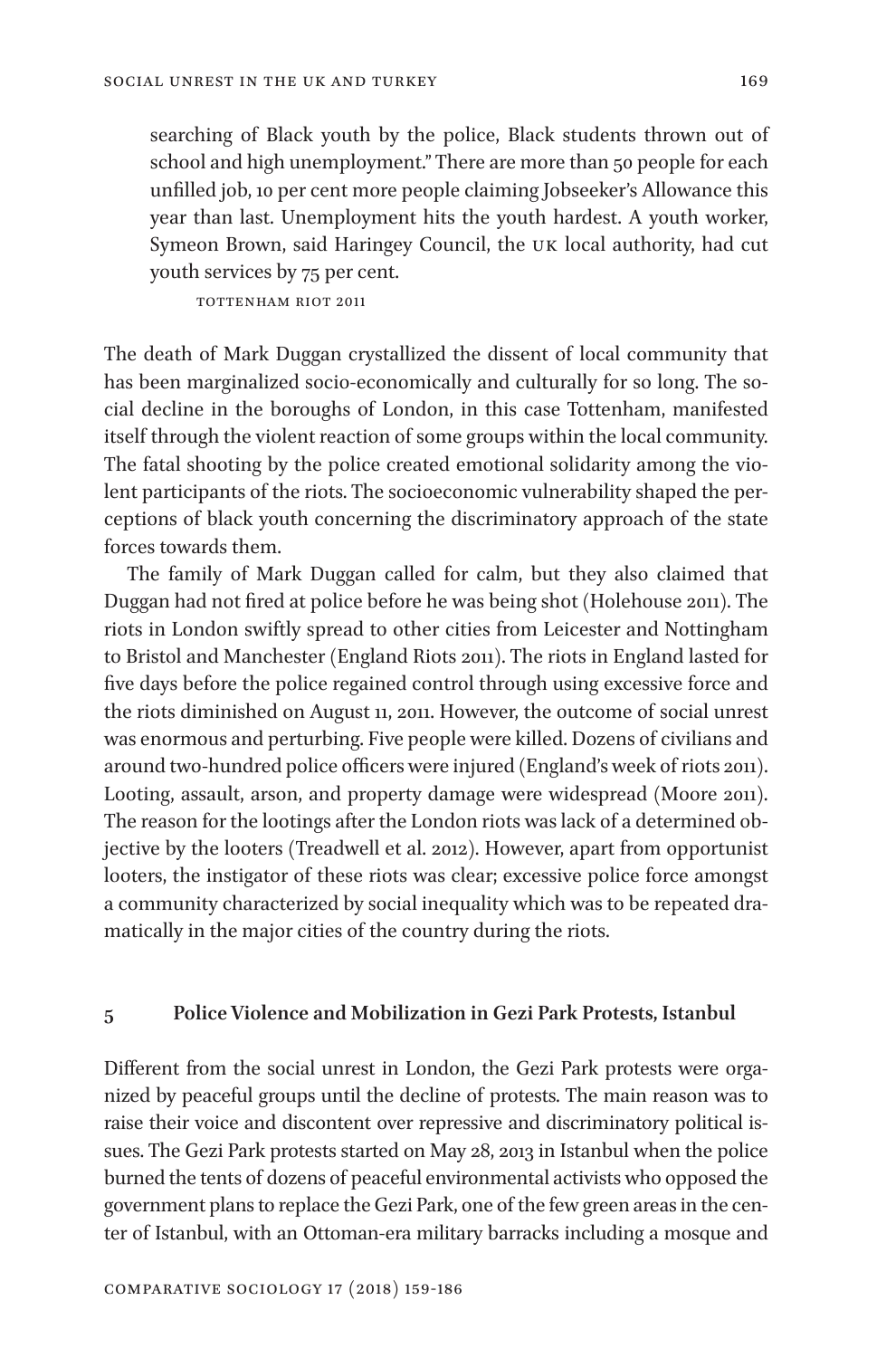shopping mall (Turkey Clashes 2013). The religious and commercial symbol were at the center of this plan that showed the happy marriage of Islamic politics with capitalism. The level of police force against the peaceful protestors mobilized thousands of people around the Gezi Park in the subsequent days. The increasing political authority of the Turkish government disguised itself through a ruthless attempt to design public projects without considering the overall benefits to the public. The local administrative court in Istanbul cancelled the project in mid-June 2013 by concluding that such benefits were not evident.2 The increasingly authoritarian policies of the ruling AK Party government were the dominant leitmotivs in the mobilization of Gezi Park protests. Furthermore, the political authority of the pro-Islamic government seriously engaged in defying policies to weaken the secular polity of the country by curbing political and civil rights and making these rights questionable in the public sphere. For instance, shortly before the Gezi Park protests, the government challenged the right of abortion and handed a suspended 10-month prison for world-renowned Turkish pianist Fazil Say for interpreting his claims as an "insult against the religious belief held by a faction of society" (Gurcan and Peker 2014). The Turkish government also banned the sale of alcohol in shops between 22:00 and 06:00 and opposed the proposal to extend the rights of LGBT community in the country (Gurcan and Peker 2014). The Turkish media reported that the protests were "drawing more than students and intellectuals. Families with children, women in headscarves, men in suits, hipsters in sneakers, pharmacists, tea-house proprietors – all are taking to the streets to register their displeasure" (Gezer and Popp 2013). The protestors in Gezi Park, as a result, achieved to unify around one common reason, which was uprising for their democratic rights even though the protestors were heterogeneous, coming from different social and cultural backgrounds.

In the first days of June 2013, a solidarity group was established to represent the protestors, which is called Taksim Solidarity, and they issued fundamental demands for conciliation and termination of the protests (Taksim Solidarity Press Release 2013):

- the preservation of Gezi Park;
- an end to police violence, the right to freedom of assembly and the prosecution of those responsible for the violence against demonstrators;
- an end to the sale of "public spaces, beaches, waters, forests, streams, parks and urban symbols to private companies, large holdings and investors";
- the right of people to express their "needs and complaints without experiencing fear, arrest or torture."

<sup>2</sup> The Turkish Council of State reapproved the project again in July 2015.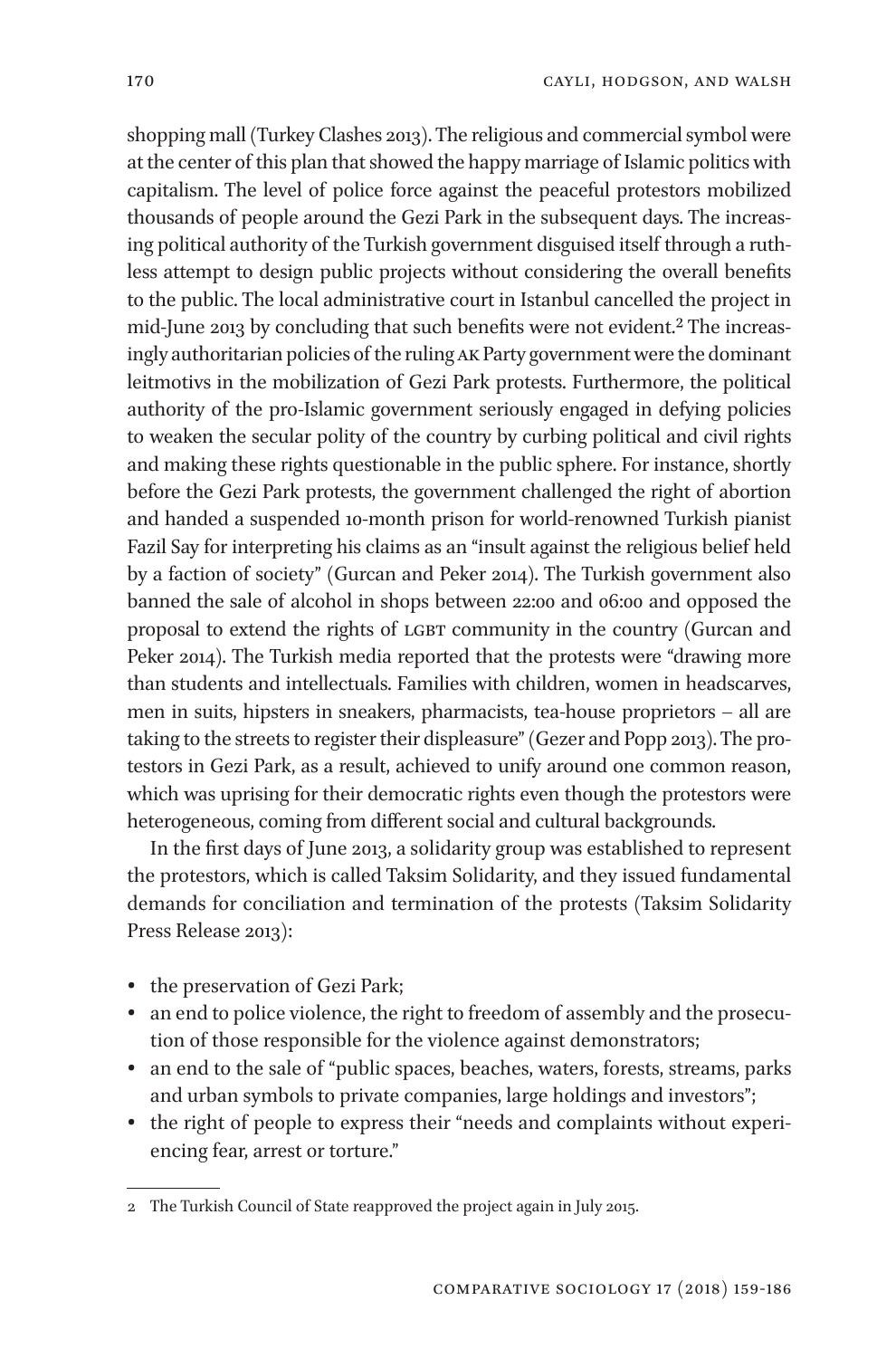- for the media "whose professional duty is to protect the public good and relay correct information … to act in an ethical and professional way."
- ruling authorities to realise that the reaction of the citizens is also about the third airport in Istanbul, the third bridge over The Bosporus, the construction on Atatürk Forest Farm, and the hydro-electric power plants  $(HEPP)$ .

The government immediately rejected the proposal and embraced a more authoritarian path to suppress the protests in the following days by using police force. Amnesty International reported that "the use of force by police is being driven not by the need to respond to violence – of which there has been very little on the part of protesters – but by a desire to prevent and discourage protest of any kind" (Amnesty International 2013a). By 14 June 150,000 tear gas cartridges and 3000 tons of water had been used (Eylemlerin Bilancosu 2013). The protests spread to other major cities of the country during the volatile summer. The protests, however, demonstrated extensively a peaceful character. Violence only emerged after the fierce police suppression and it was limited with the interactions between the police and the protestors. Looting or plundering was not recorded. Yet the protests showed a decline in the last week of August 2013. The increasing number of victims, causalities and extensive fear in the public because of the police brutality and imprisonment led to the decline of protests (Tugal 2013; Gurcan and Peker 2015). More than three thousand people found themselves imprisoned, while eleven protestors were killed and at least 8,163 were injured (Amnesty International 2013b).

## **6 The Rise of Social and Political Dissent: Marginalization in London Riots and Gezi Park Protests**

Comparing the London riots and Gezi Park protests, we detected eight criteria that reveal both similar and diverse dimensions of the two cases (see Table 2). The ruling regime of the two countries also shape the level of response against the riots and social protests. Even though the main ruling economic ideology of the both countries is related to capitalism, when examining the political economic structure, the UK is traditionally more attached to the promotion of liberal values of democratic rights. In comparison, Turkey has witnessed deteriorating human rights record and increasing authoritarianism coupled with an erosion of plural democracy particularly in the last decade. The political economic structure of the UK allocates the country in the league of liberal democracy whereas Turkey takes its position in the league of authoritarian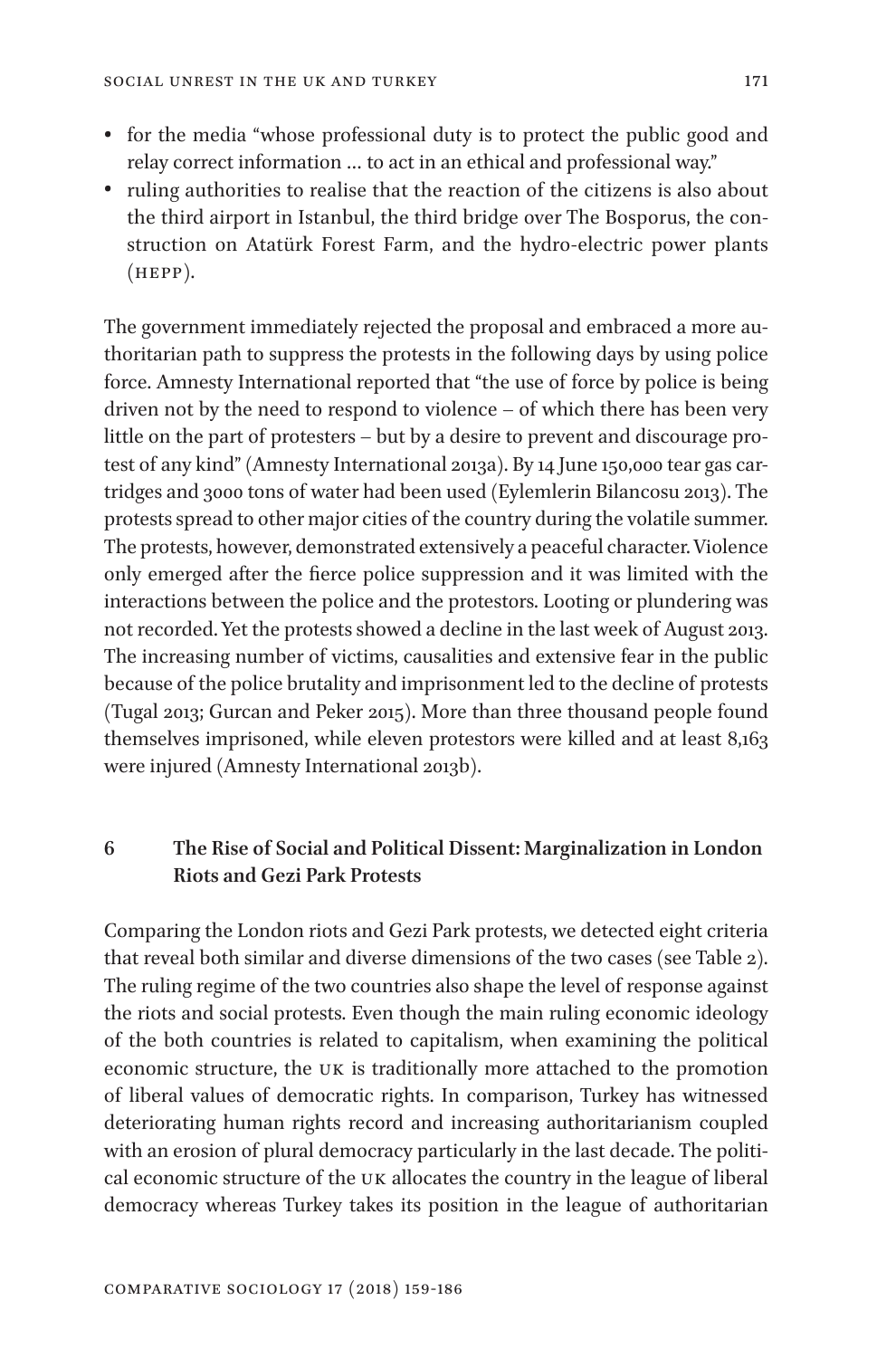democracy where certain liberties and free elections are available under a regime curbing many rights, restricting the opposition, and eroding plural democracy. Turkey, of course, is not alone in this league, as Russia, Malaysia, China, Azerbaijan, Iran, and Venezuela show many similarities in terms of the limits on political freedom. Yet, what is striking is that, despite these noted differences between the UK and Turkey, police violence plays a similar role both in liberal and authoritarian democracies.

|                                                                                                         | London riots                                                                                                            | Gezi park protests                                                                                                       |
|---------------------------------------------------------------------------------------------------------|-------------------------------------------------------------------------------------------------------------------------|--------------------------------------------------------------------------------------------------------------------------|
| Type of ruling regime of<br>the country                                                                 | Liberal democracy                                                                                                       | Authoritarian democracy                                                                                                  |
| Source of main dissent                                                                                  | Social dissent                                                                                                          | Political dissent                                                                                                        |
| Main social control<br>methods                                                                          | Police force, which is<br>occasionally violent,<br>faulty and excessive                                                 | Police force, which is<br>mostly violent, faulty, and<br>excessive                                                       |
| The number of victimized<br>and arrested people in the<br>aftermath of the riots and<br>social protests | Low number of arrests<br>and casualty                                                                                   | High number of arrests<br>and casualty                                                                                   |
| Harm against the private<br>and public goods                                                            | Mostly violent/extensive<br>harm to the private and<br>public goods                                                     | Mostly peaceful/limited<br>harm to the private and<br>public goods                                                       |
| Organizational capacity<br>of riots/social protests                                                     | Dispersed and disorganized<br>riots with unclear demands<br>and inconsistent targets                                    | United and well-organized<br>social protests with clear<br>demands and consistent<br>targets                             |
| The response of the<br>government in addition<br>to law enforcement                                     | Some policies deployed,<br>but no serious methods<br>to tackle the source of<br>social dissent                          | No policies deployed by<br>the government. Inversely,<br>a more authoritarian path<br>was followed                       |
| The role of different<br>capitalist regimes in the<br>surge of conflict                                 | Marginalization of<br>communities in the social<br>sphere by libertarian and<br>non-religious elements of<br>capitalism | Marginalization of<br>communities in the<br>political sphere by au-<br>thoritarian and Islamic<br>elements of capitalism |

Table 2 *Comparison of London riots and Gezi Park protests based on eight criteria*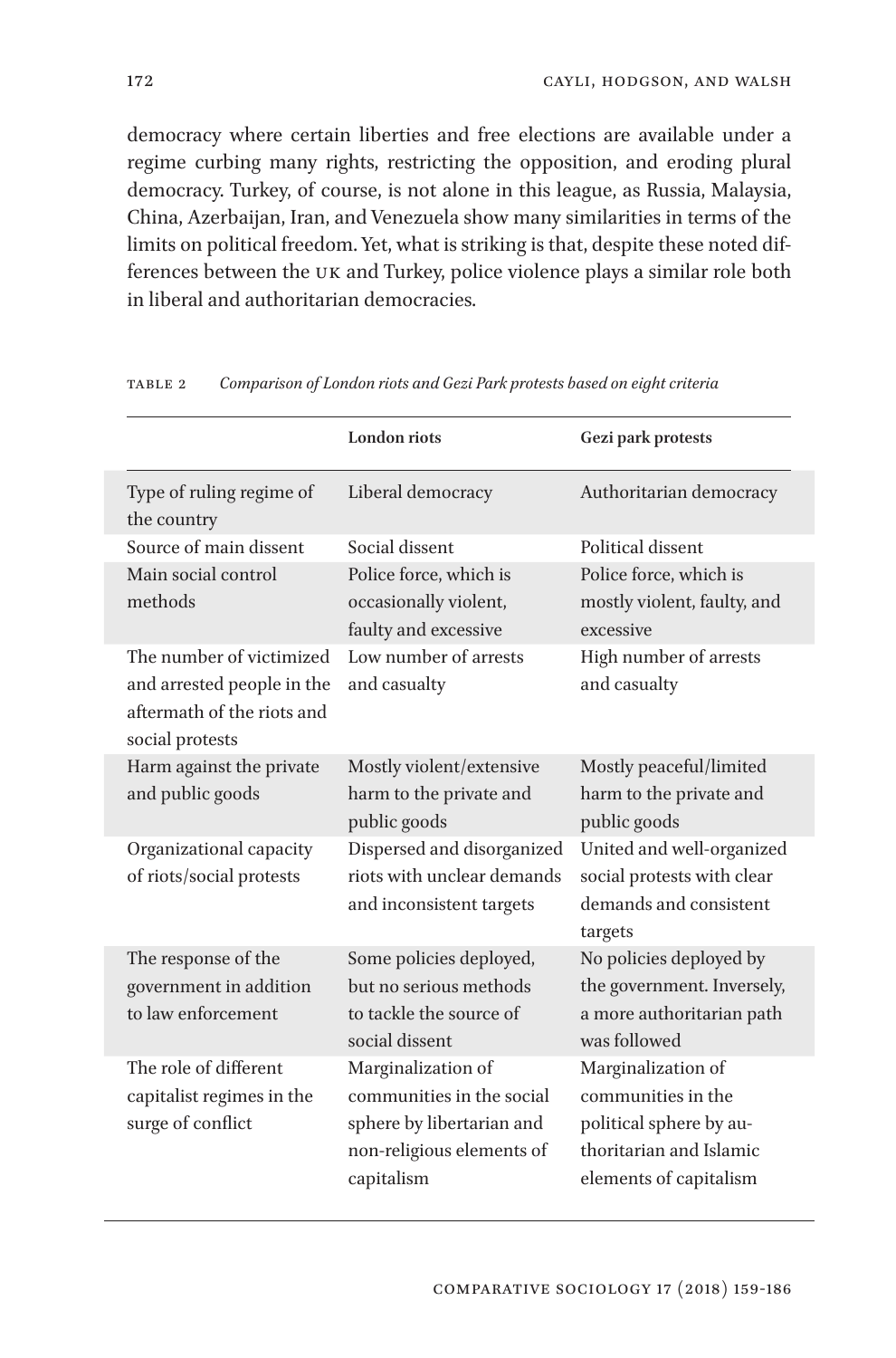The source of a dominant motive in the two cases was more perplexing and related to social and political dissent of the protestors in London riots and Gezi Park protests respectively. These two different forms of dissent – whether social or political dissent – were already evident before the violence of police imposed itself as a central agency of conflict in the two cases. Social dissent has often prevailed throughout history among the economically declining, socially isolated and culturally discriminated communities. These vulnerabilities played a role in the spread of protests and riots, with the protests and riots in London and other cities of the country drawing in protestors from all ethnic groups. On the other hand, different from the London case, the political dissent shaped the dominant motive, leading to mass mobilization in the Gezi Park protests.

The peaceful protestors were confronted by extensive police violence, and many of them were arrested. Police violence was also apparent in London; however, it was not as extensive as the Gezi Park protests. In addition, different from the violent and criminalized character of the London riots, looting and property damage were not evident during the Gezi Park protests. More to the point, the extensive police violence and higher number of arrests suggest that an authoritarian order is more reactionary against peacefully organized social protests, which aim at defying the power of their ruling regime. When considering the London riots, the embedded discrimination and socio-economic vulnerability were apparent in the everyday lives of the disadvantageous groups that further fostered their marginalization through police violence. Thus, the death of black man in London opened a Pandora's Box, uncovering deep social inequalities in the country.

The number of arrested people, casualties and economic damage also diversify as these numbers are lower in the London riots than the Gezi Park protests. While police violence played a major role in both cases. In the London riots, the police were occasionally violent and at fault whereas the Gezi Park protests were prevalently characterized by excessive police violence. This contradiction shapes the reaction of the law enforcement against the dissident and uprising communities at different degrees in a liberal and an authoritarian democracy.

The cost of the London riots after the damage to the public and private good were estimated around £100 million (Edmonds and Strickland 2015). The level of violence and harm to the private and public good by the rioters and protestors was more grievous in the London riots than the Gezi Park protests. The main reason in the surge of violence in the London riots is also related to the diversity of population group who participated in the riots in London and other English cities. Some of the rioters were angry, violent and aimed to increase gains by materializing this social chaos through looting. Some protestors,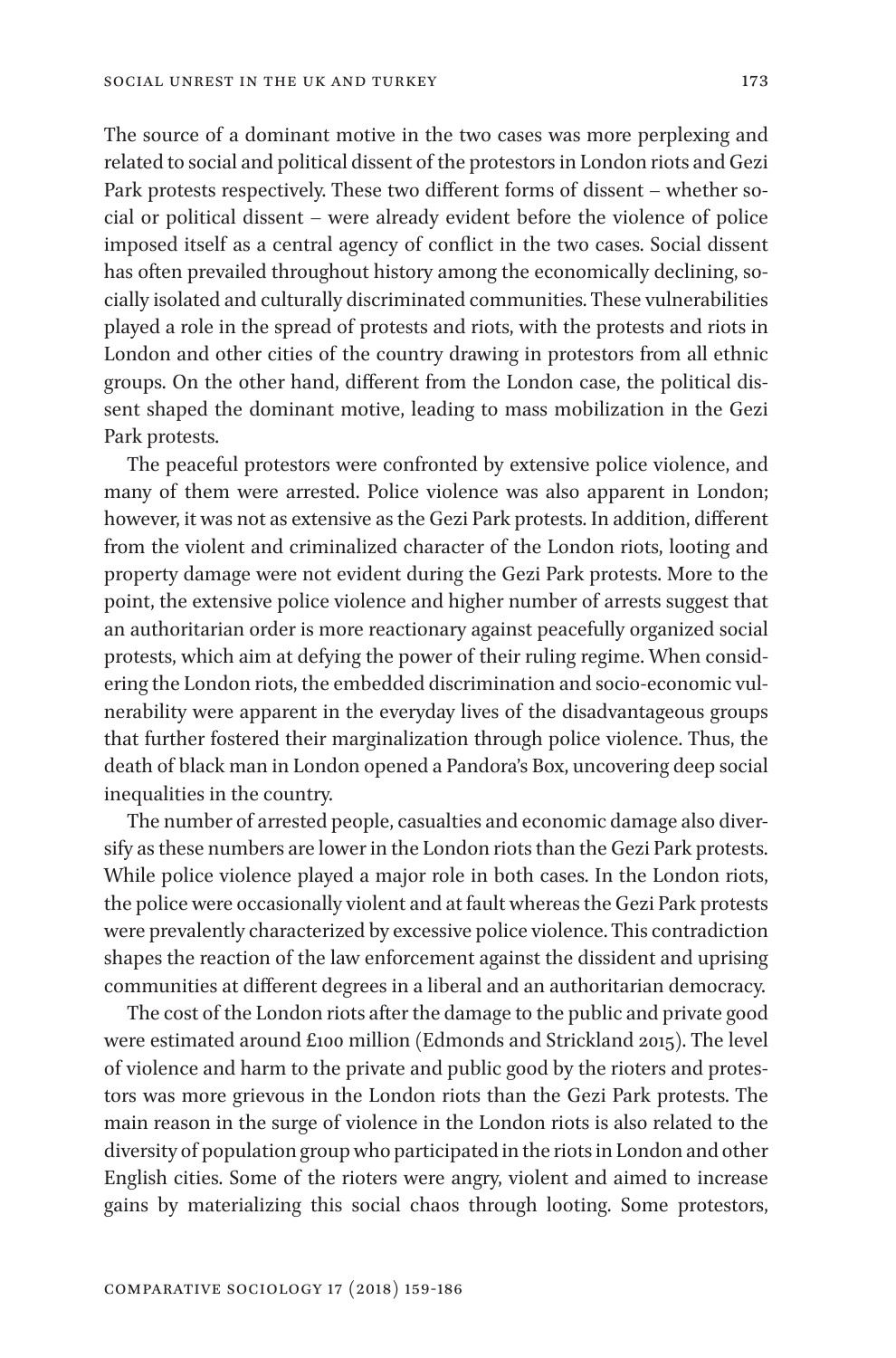whose concerns were social deprivation, segregation, unjust policies of the government, and police violence, could not make their voice heard as much as the outcome of violence deployed by the looters. Therefore, the participants of the London riots became part of a heterogenous group whose demands eroded in silence after the termination of the riot because of the dispersed and disorganized character of the social group in addition to violent rioters whose aims were gaining material benefits from the riots. The same character of disunity partially led the rioters to target random places and institutions from time to time. Hence, the victimized and socially deprived group among the rioters lacked the sources to clarify their demands and raise their voice effectively. On the other hand, a contradictory approach was embraced by many participants of the Gezi Park protests. Shortly after the violent and excessive police force in the first days of suppression in early June 2013, the protestors received an important moral support from the prominent social organizations in Turkey and this followed the solidarity of popular singers and artists with the Gezi Park protestors. While the protests were spreading to the other Turkish cities in the country, the peaceful and non-violent resistance was the principal method of the participants. It is not surprising that the participants united with the establishment of Taksim Solidarity to raise their voice under a unified force with clear demands. The manifesto published by the Taksim Solidarity, that was noted in the previous section, is a palpable example of it. As a result, Gezi Park protests portrayed a contradictory organizational structure, which had clear goals, demonstrated a peaceful and organized character, which was open to dialogue and possessing clear aims.

The response of law enforcement to a riot or social protest determines the destiny of rioters and protestors. Yet, the same response also permits certain hints in detecting the role of law enforcement and the capacity of developing government policies to address the concerns of rioters and protestors. From this perspective, neither the English nor the Turkish government could centralize the concerns of the rioters and protestors while devising responses both during and aftermath of the riots and social protests. This missed opportunity led both governments to prioritize rapid and violent suppression of the riots and protests. In July 2013, the British government published *Government Response to the Riots, Communities and Victims Panel's final report* and rejected the argument that "poverty, race and the challenging economy" cannot be the excuses for the "appalling behavior" for the riots in August 2011 (Government Response to the Riots 2013: 15). The same report presents the implemented policies by the government since the riots and these policies are mainly limited to the reforms in policing and justice system. The rejection of growing social injustice and the police violence against the dissident communities by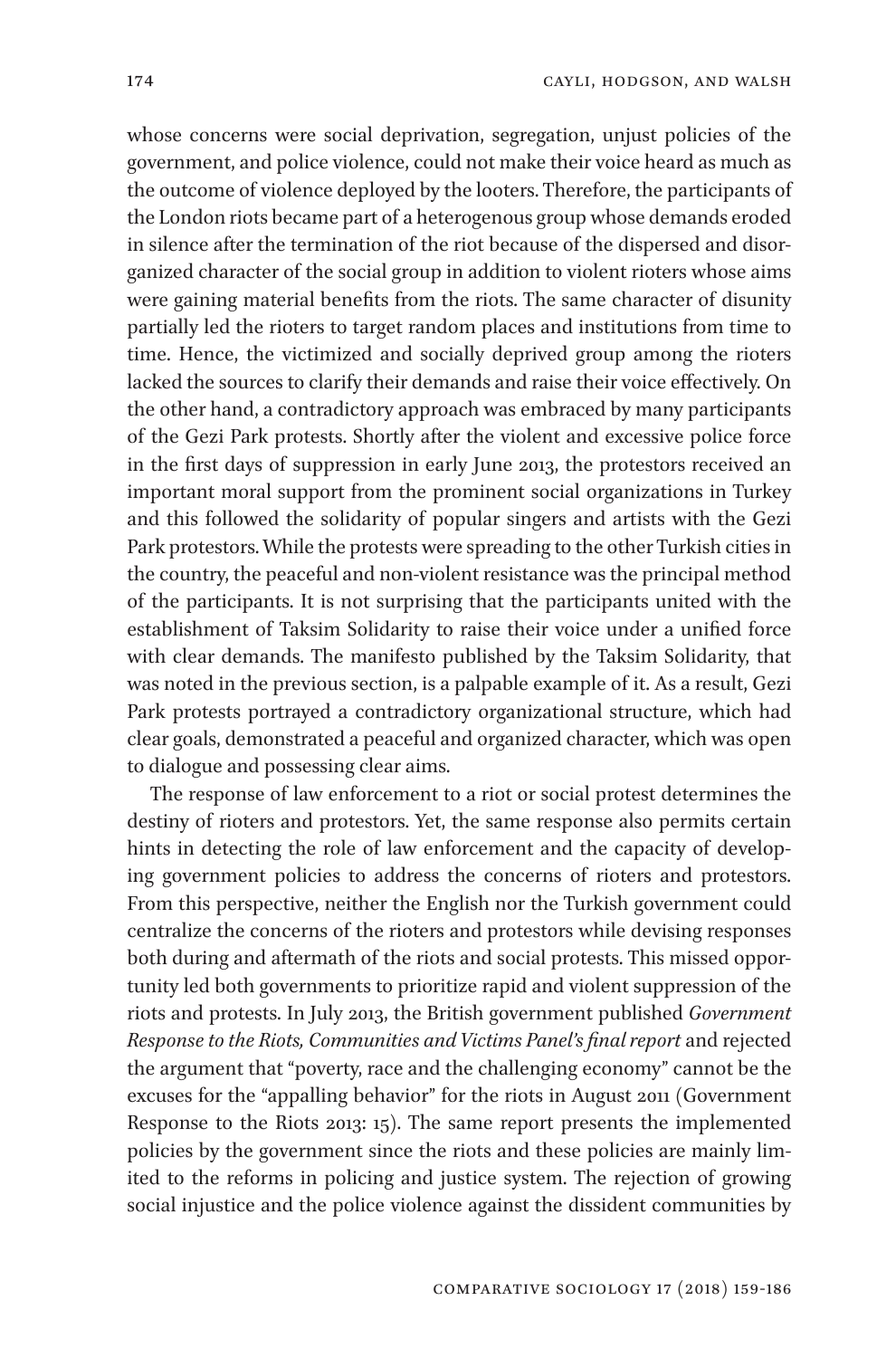the British government reflect the conservative state position that is unable to grasp the principal social problem in the surge of conflict. Similarly, the Turkish government rejected the manifesto of the Taksim Square and did not abolish the project to construct both a mosque and a shopping mall. What is more, an unyielding campaign was initiated by the pro-government media outlets to delegitimize the protestors (Koca-Helvaci 2016). The London riots and Gezi Park protests unravel the misleading priority of law makers from both country whose decisions prompted the decline of social peace and equality in the society.

The comparison of London riots and Gezi Park protests clarify that the rise of social dissent and political dissent depends upon eight factors: (i) the type of ruling regime; (ii) the source of main dissent; (iii) main social control methods; (iv) the number of arrested people and victims of the aftermath of riots and social protests; (v) the level of harm to the private and public goods; (vi) organizational capacity of riots/social protests; (vii) the response of the government in addition to law enforcement; and (viii) the role of different capitalist regimes in the surge of conflict. The first seven factors explicate our first main argument asserting that the two states prioritized rapid repression of uprising by excessive police force, which was violent and excessive to different degrees, over the consolidation of trust, peace, and equality in the society. The same method of police repression also elucidates the paradox of state repression, which eliminates the riot and social protest for a certain period of time through law enforcement without dealing with the principal factors creating the social and political dissent. So far, we have presented those first seven factors when comparing the London riots and Gezi Park protests. The eighth factor will now be next discussed.

#### **7 Police Violence in either Liberal or Authoritarian Capitalist Orders**

The fundamental commonality of the two social protests and riots discussed in the paper lies in the role of police violence in two capitalist orders that either fostered mass mobilization (as happened in London) or transformed a relatively small group of protestors into massive dissident groups as happened in the Gezi Park protests). However, police violence is not the only reason of mass mobilization, yet it is a stimulating force that concretizes deep social and political problems in these two countries.

Repression, as Tilly (1978: 100) argued, signifies "any action by another group which raises the contender's cost of collective action". Emotions are strong auxiliary forces in this solidarity that provide motivation and determine the goal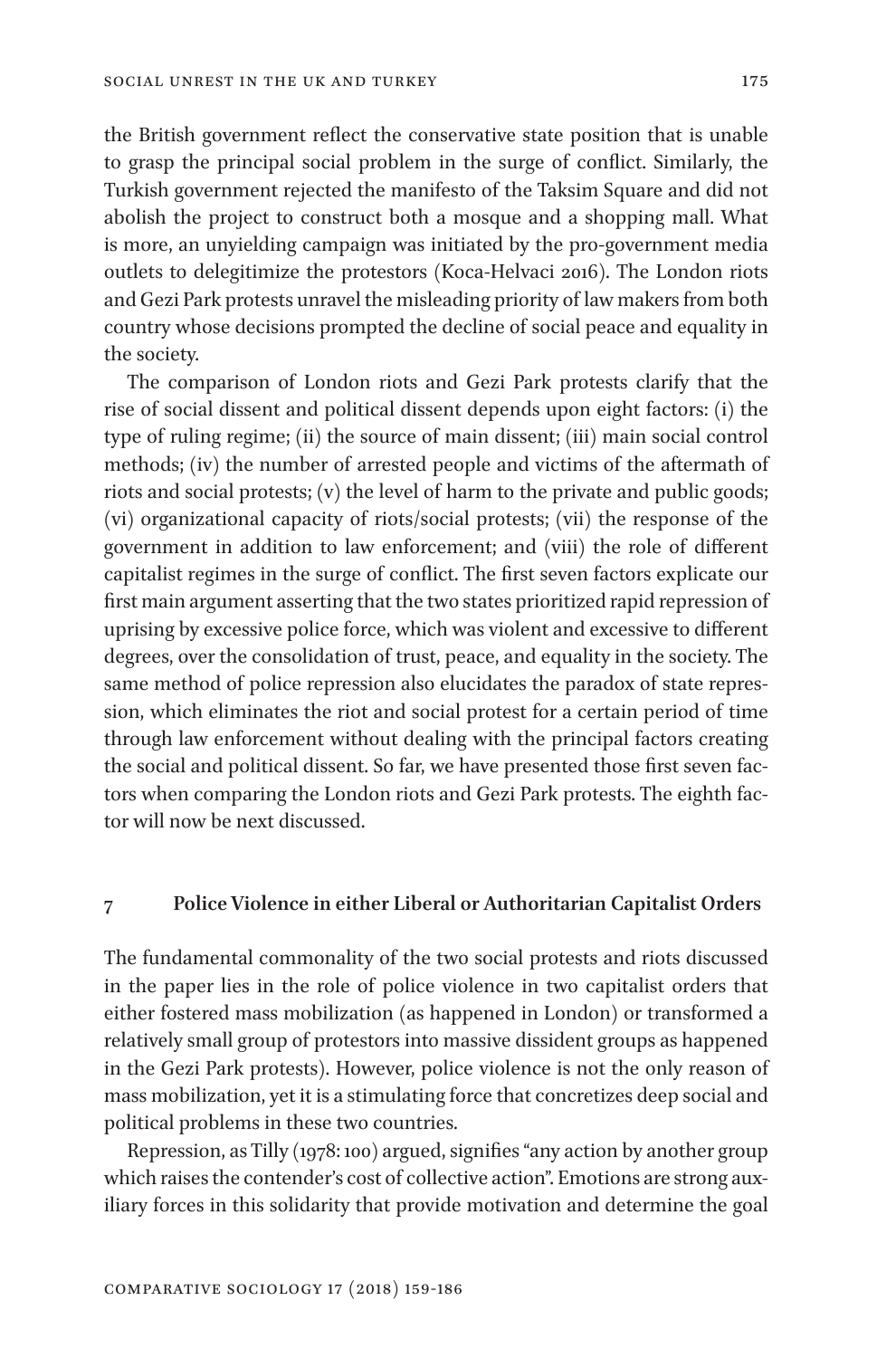for social protests. Yet repression against collective action is not limited to certain marginalized groups in different political regimes. "If faced with popular dissent, democracies were just as likely to respond with negative sanctions as other regime types, whereas negative sanctions were particularly unsuccessful to solicit dissident cooperation in democracies" (Carey 2006: 1). Various forms of dissent and its methods of social control during the social protests and riots test the strength of democracies, voice and accountability. Gilham and Marx (2000: 234) analyzed the Seattle social protests, claiming that complex violent social settings produce certain ironies in which protestors and the police are the facilitators of this irony, and concluded that "authoritarian societies are defined by order without liberty. But democratic societies can only exist with both liberty and order." Yet the consolidation of liberty and order guarantees neither social justice nor a sustainable peace in a capitalist order. The London riots depicts how the liberal regime in the UK created social unrest and suppressed it with the use of police force to reconsolidate the social order. The reconsolidation of social order does not guarantee the resolution of social conflict, but the eradication of social dissent and physical violence in the public space. The increasing gap between the rich and the poor, the rife of poverty, modern slavery, and discrimination in the work space continue to be the major social problems in the UK for particular groups.

Elsewhere in countries, where capitalism has played little or no role, police repression has been frequently to suppress the social or political dissent. For example, in Lenin's ruling regime, "Soviet citizens at all levels of society were subject to intense secret police surveillance and were constantly subject to possible arrest for real or imagined infractions" (Skocpol 1979: 230). The Tiananmen Square protests of 1989 in China brought the brutal state repression against the protestors who strove for the elimination of corruption in the Communist Party and the recognition of fundamental freedoms (Lim 2014). From this point of view, what makes police violence in a capitalist society distinctive than a non-capitalist society is blurry at the first instance. Both capitalist and non-capitalist state forces use law enforcement to preserve the status quo against the dissident communities. In fact, such commonalities are more than the distinctions between a capitalist and non-capitalist society regarding the control of power and the consolidation of its authority in contentious times. However, the comparison in this present study reveals another overlooked issue regarding the similarities and differences between a liberal and authoritarian ruling system of capitalism. Hence, comparing the riots and social protests in the UK and Turkey, we have found that capitalism conceals the main social problem while hindering the design of relevant policies to overcome the social dissent in a liberal ruling regime as it occurred in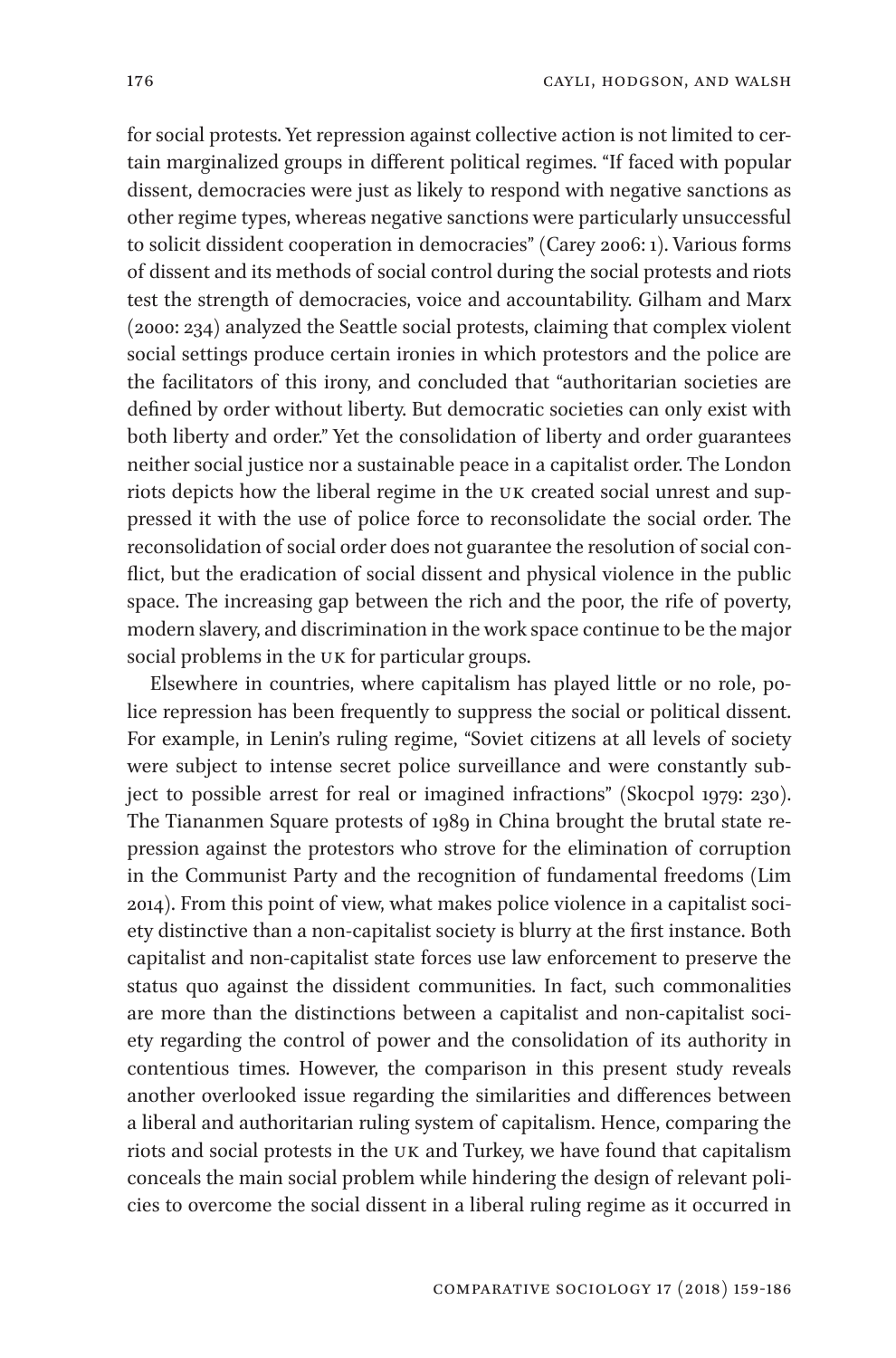the London riots. On the other hand, capitalism in an authoritarian regime leads to more critical outcomes because not only does police violence apply suppression, but also those capitalist policies designed by the government are implemented against the furious objection of politically dissident groups, who show their reaction against these projects through peaceful protests. The liberal policies neglecting the social justice eventually made the police force the guardians of the regime to defend it against the contentious communities. Different from the Gezi Park protests, the reactionary communities were not ideologically polarized, and religion was not a motivating factor in the surge of London riots. Therefore, the liberal and non-religious elements of the capitalist ruling system in the UK reveal similar fractions of state repression when we compare it with the authoritarian and religious elements of capitalist ruling system in Turkey. Yet the main difference appears in the degree of police violence and police misconduct. The liberal regime still does not have a good record on accountability of policing methods in terms of excessive force. Nevertheless, torture or systematic violence against the dissident communities are not as common as in authoritarian regimes (Iadicola and Shupe 2003: 267). Yet in both cases police violence is an effective instrument, which endures the social control of dissident communities on one hand while maintaining the sustainability of different capitalist ruling systems on the other. The decline of the riots and social protests in London and Istanbul after the rapid police repression is an indication that clarifies the effectiveness of law enforcement in the preservation of status quo.

Returning to our comparison in the use of police violence by the two capitalist countries with different ruling systems, we identify that police violence is still the main pillar of social control independent of political regime of a country. However, the level of police violence and police misconduct demonstrate differences in a liberal and authoritarian capitalist ruling system. The London riots show that police violence and police misconduct were less grievous than the Gezi Park protests, even though the protestors in the Gezi Park were mostly peaceful. Capitalism creates new opportunities for the government in a liberal regime by concealing the principal problem. A focus solely upon criminal actions of rioters during riots and public violence ironically allows the government in the UK to overlook the probable causational roots of its main social problems, which are based in the dysfunctional system of growing social inequality and social injustice. The main problem began with the social dissent among the rioters and that same social dissent transformed the riots into a perilous threat against the public order. The recommended response to tackle such public discord requires the designing of social programs that outreach those living in poverty and deprived regions that have been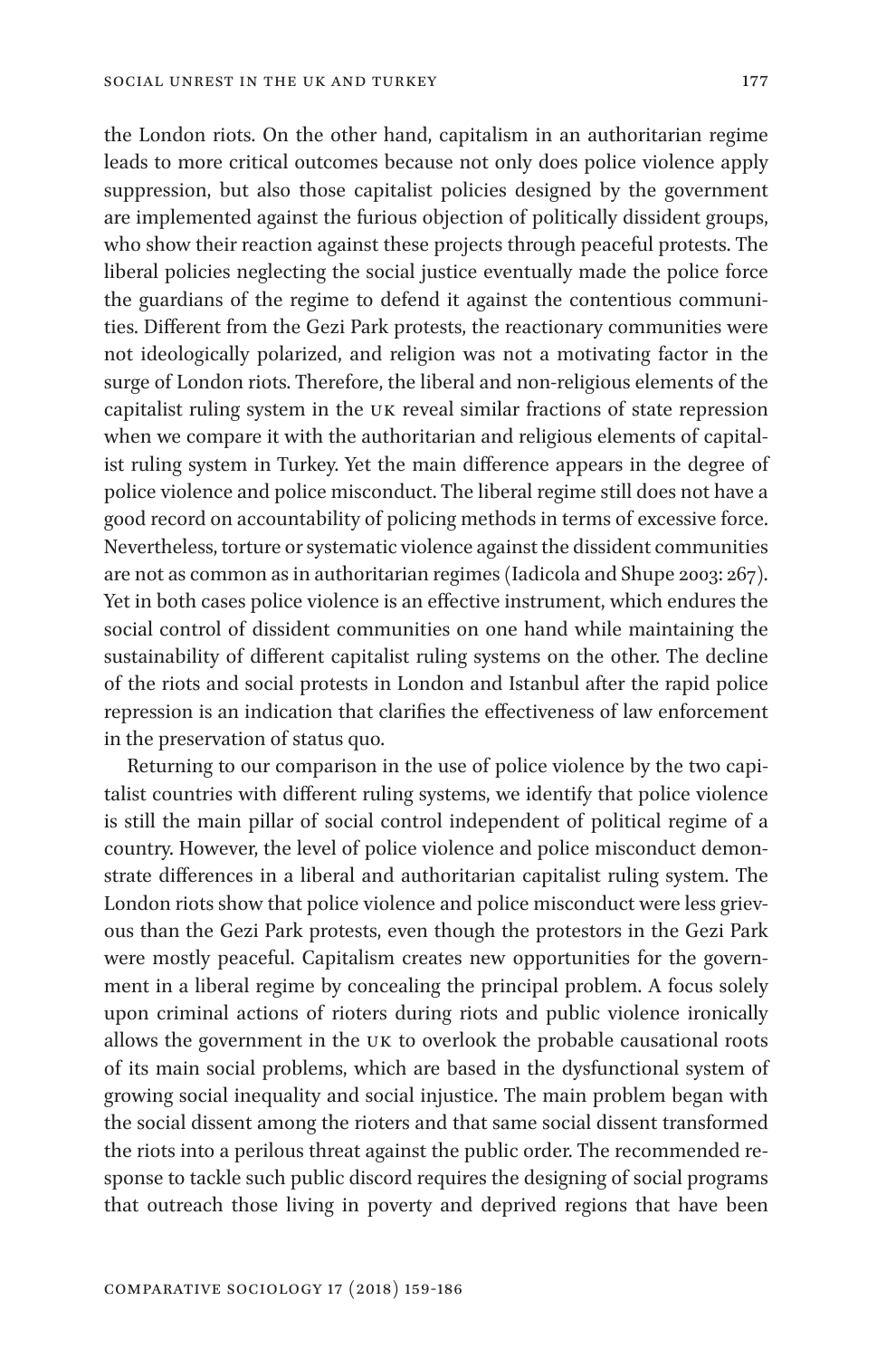adversely influenced by the ravages of capitalism. The UK report, noted in the previous section, was prepared by the government after the decline of riots, and it blamed the rioters who deployed violence. However, such a response overlooks those non-violent protesting groups who raised their concerns regarding social injustice, but their concerns did not find adequate place in the same report. Designing public policies that address the needs of the uprising dissident communities signify a fundamental change in the core principles of a capitalist economy. Such a radical shift is not on the agenda of the UK government. This contradiction explains the role of a liberal capitalist ruling system in the concealment of the main social problem and the suppression of dissident communities through law enforcement.

With regard to Turkey, the increasing political authority, the surging role of Islam in social and cultural life, and the initiatives of AK Party government have combined to create an obedient and pious generation in Turkey. This threatening combination has played a major role in mass mobilization of the mostly secular, modern, and young generation who believed that their life style was under risk of elimination. The destruction of Gezi Park without considering the environmental concerns of protestors regarding the construction of a mosque, a residential area, and a shopping mall explains the mutual relationship between Islamic capitalism and authoritarian ruling regime. While in the UK case study, capitalism concealed the main social problem; in the Turkish case, capitalism played a more explicit role with shaping the economic landscape through the Islamic social networks and public contracts. The violent suppression of the protests prompted a discernible rise of an authoritarian capitalist landscape, colored by both conservative and Islamic groups. The strong religious basis of such an authoritarian capitalist order enticed those who are part of the social network within conservative Islamic trade unions to take the major share from the public contracts, so they benefited from the privatization policies and government-private sector cooperation. It is not coincidental that the entire project to construct a mosque in one of the most popular squares of the city merged with the construction of a shopping mall and a residential area. The destruction of a park unveils a long-term plan, which aims to create a conservative and Islamic society, while transforming the control of economy through shifting the power from a secular to a more religious group that is affiliated with the ruling party.

If a riot or social protest has violent outcomes, the capitalist oriented principles of state forces, whether liberal or authoritarian, impose interventionist repression through police force without addressing the main dissent of the uprising communities. As a result, there is no difference between the liberal and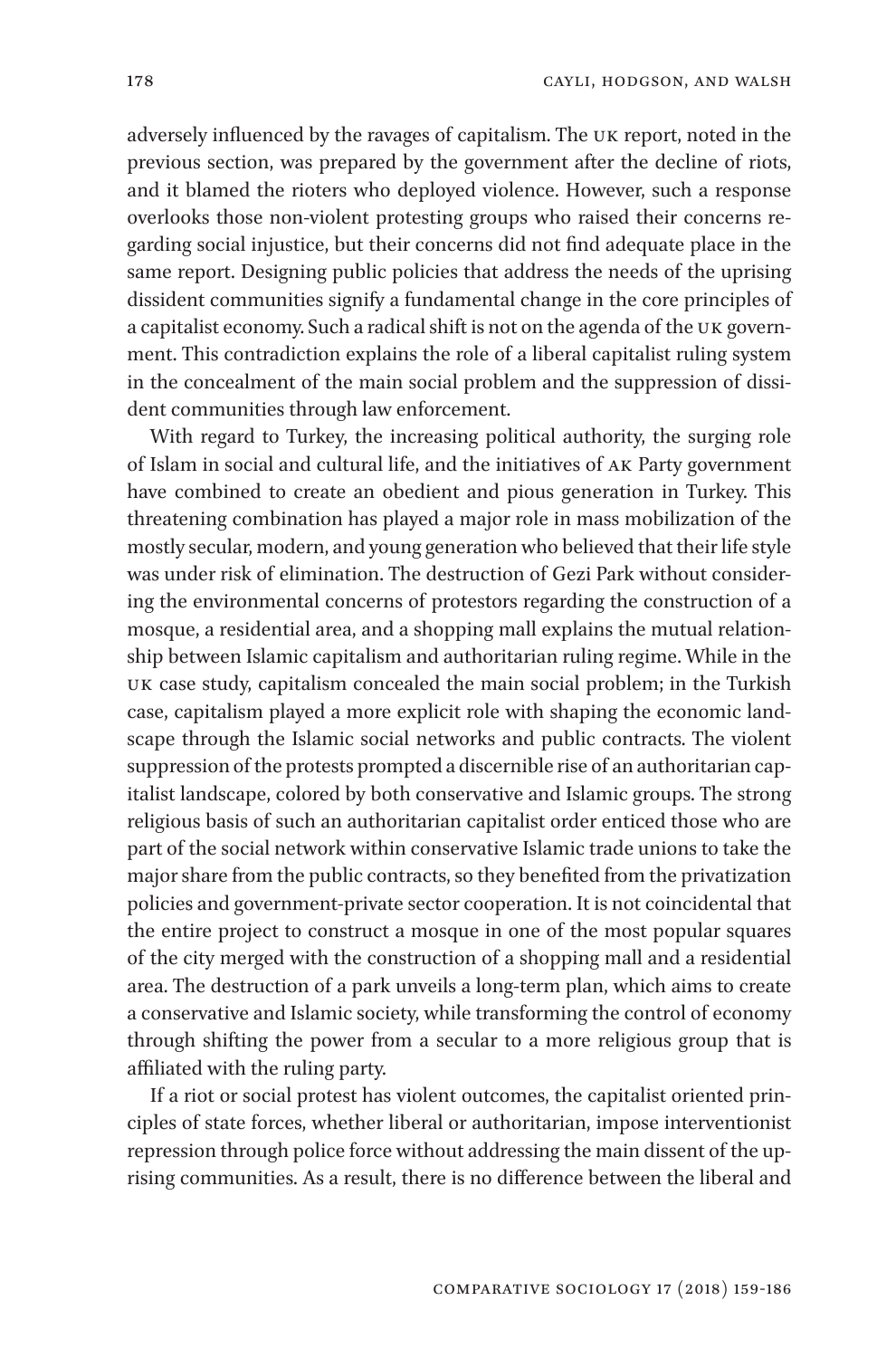authoritarian ruling systems of capitalism in their approach to tackle the main social and political problem that incited uprisings. The apathy of both governments to address the social and political dissent categorizes the two countries in the same cluster. Yet one of the most important difference is the level of reaction of police force, which was *occasionally* excessive and flawed in the London riots; however, it was *mostly* excessive and flawed in the Gezi Park protests. In addition, the role of capitalism is still important but more elusive in a liberal ruling regime, whereas the Turkish case study reveals that capitalism plays an active role in an authoritarian regime by increasing the wealth of the political networks and directly shaping the contemporary economic programs with the suppression of political dissent.

Turning to the results of our data in Table 1, there is a gap in terms of "voice and accountability" and "rule of law" scores between the two countries. Turkish government performs poorly in the "voice and accountability" and the "rule of law" scores, whereas the UK has good government scores in both of these clusters. The diminishing performance of the Turkish government in the "rule of law" score in the 2009 and 2014 index is also worth noting that decreased from 0.13 to 0.10 in 2009 and continued deteriorating in the 2014 index with a score of 0.04. The Gezi Park case portrays a different social and political landscape in which the authoritarian Turkish government leveraged public panic strategically and suppressed the peaceful and non-violent protestors. Nevertheless, the two cases clarify that the method of police reaction is an important instrument in a capitalist order that leads both to the surge of social unrest and the control of it by physical force. In doing so, the undermined power of the dissident groups is demotivated to protest again at least for a certain period of time. Police violence may elucidate social vulnerabilities and undemocratic governance in these two countries that have different scores relating to "voice and accountability" and the "rule of law". The London riots are the poignant examples of this elucidation and make the country's high scores unremarkable in the prevention of riots and their governance. The high scores of "voice and accountability" and "rule of law" manifest only a general picture of the political, social and legal landscape in a country. We argue that these high scores are insufficient to address the principal motives that marginalize and discriminate certain groups and minorities in a liberal capitalist order. More alarmingly, these scores raise a vital methodological concern as it neglects and undermines the social and political marginalization of disadvantageous groups.

The protestors may pose certain risks against authoritarian governments. These risks against the authoritarian capitalist order prompt the implementation of repressive law enforcement policies in such countries. The Gezi Park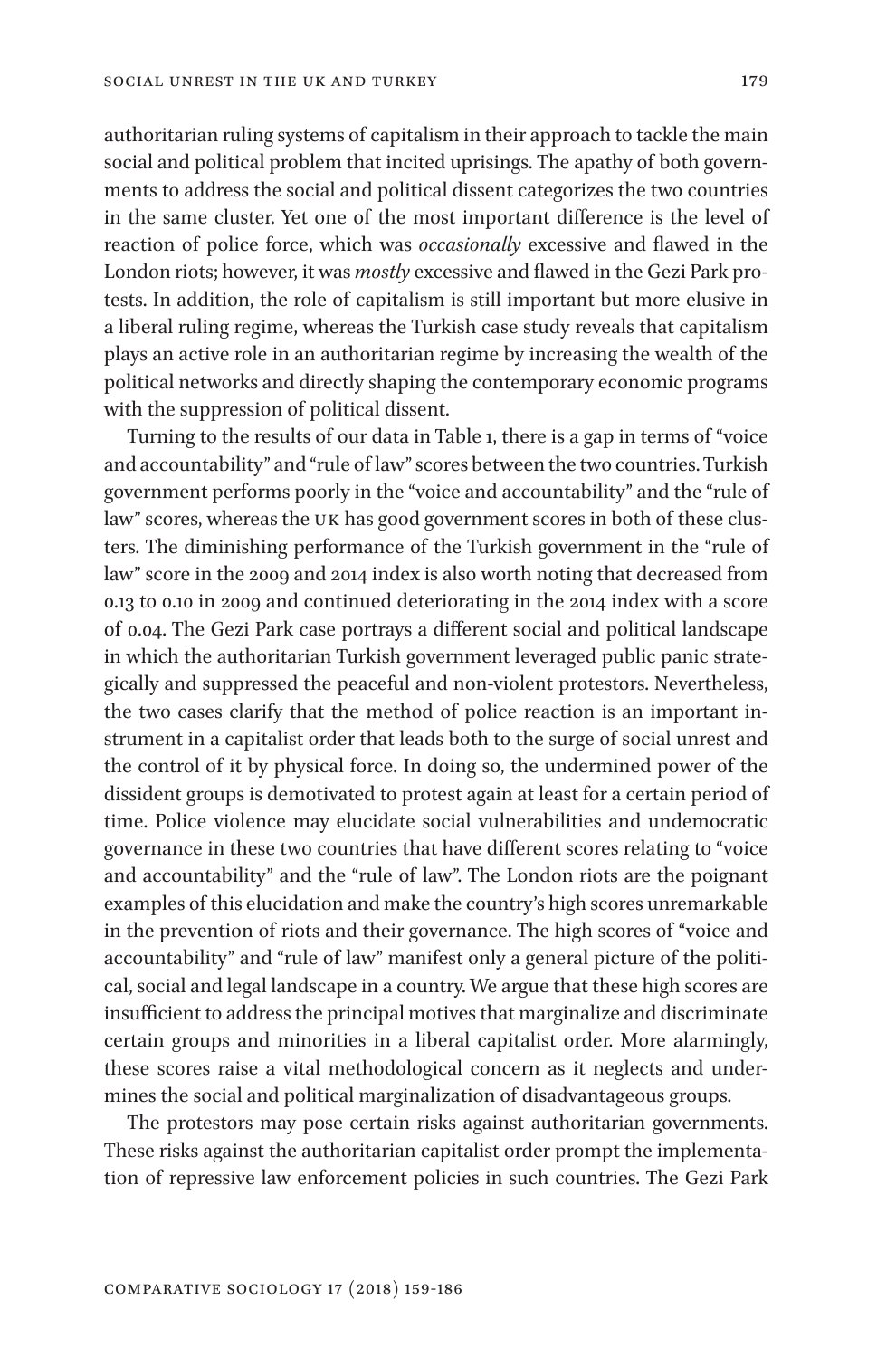protests are typical examples revealing the repressive facets of governing cadre in an authoritarian capitalist order. The comparison of London and Gezi Park cases manifests that both liberal and authoritarian capitalist orders create dissident communities uprising for different reasons, but being suppressed similarly through police force.

The commonalities between the London and Gezi Park cases are remarkable when police violence increased social unrest in both instances. The comparison of the two cases questions the high score of "rule of law" and "voice and accountability" of the UK. This deduction takes us to our next claim that the places and the times of social protest and riot need to be re-explored and compared so as to distinguish the role of different social and political orders in a micro-space and time period. The content of this claim highlights that the moments of social crisis and the areas of collective uprising offer the opportunity of revealing unequal distribution of power and mis-governance of justice in a capitalist order, regardless as to, whether it is liberal or authoritarian. Moreover, police violence in the London case indicates that the state reaction against dissident groups festers where violence is endemic for a certain group of people whose life conditions are characterized by social inequality and social exclusion. By the same token, the high scores of "rule of law" and "voice and accountability" lose their importance concerning the credibility of a liberal capitalist order which marginalizes and excludes socioeconomically disadvantageous groups.

### **8 Concluding Remarks**

This comparative study of police violence in riots and social protests has sought to clarify how police violence gives impetus to social unrest and becomes an effective social control method in a liberal and authoritarian capitalist order. Yet the most critical outcome is that reaction of law enforcement unveils social inequality and undemocratic governance both in the UK and Turkey. Perceptions of police misconduct, particularly among the members of socially disadvantaged and culturally marginalized communities, make the mechanism that functionalizes the rule of law appear ineffective and discriminatory for these groups as it is delineated in the case of UK through the London riots. Conversely, the authoritarian governments, having a low score of "rule of law", followed a more reactionary path by extending the use of violence even against those peaceful protestors. Such a repressive social control method does not only elucidate the fragility of governing models in a capitalist order, but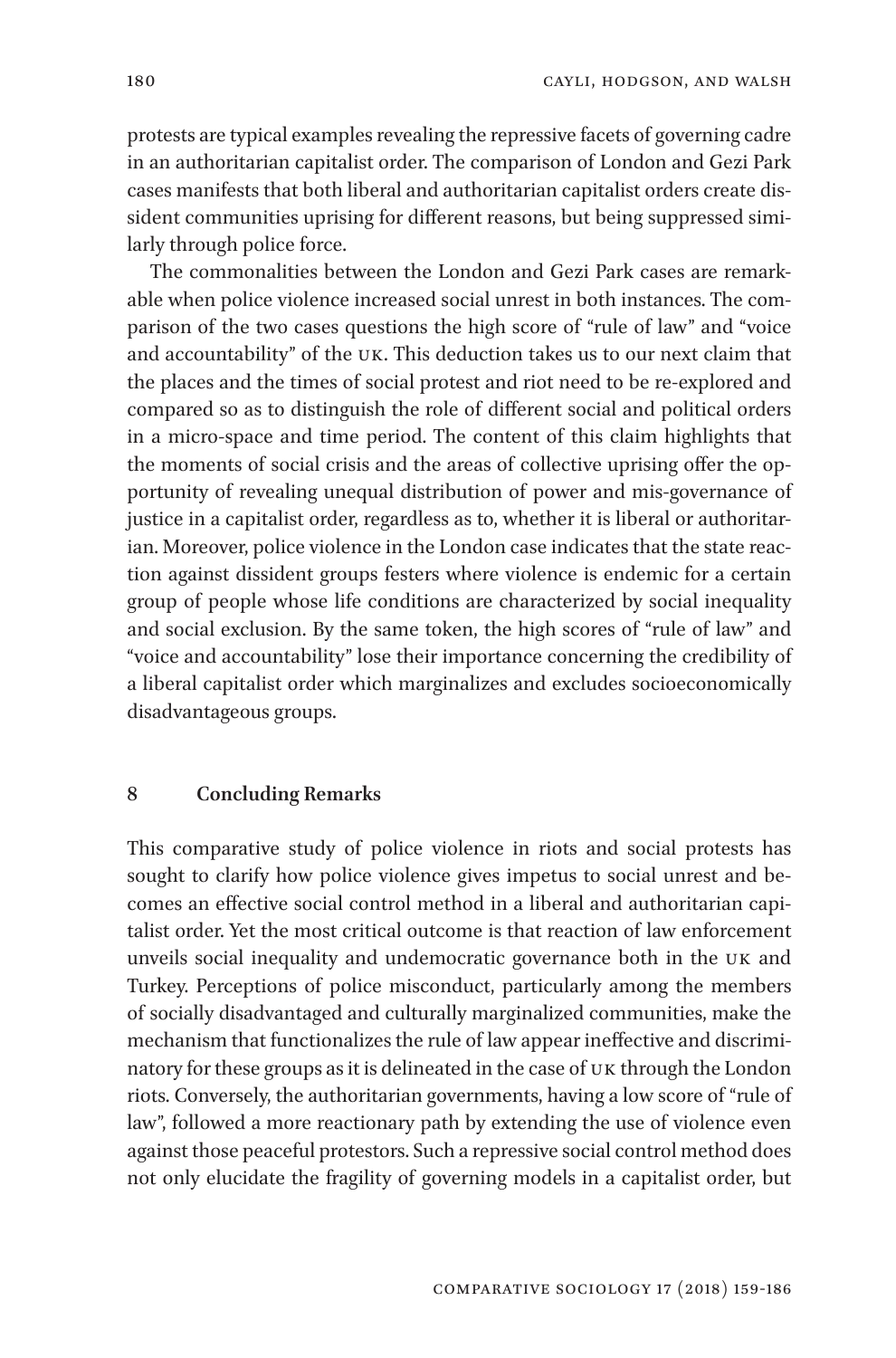also elucidates that the governing cadre of a capitalist order, whether liberal or authoritarian, embracing similar social control methods through using law enforcement and police repression. In this context, police violence in the present study emerges as an important indicator to test the reaction of two different capitalist orders and the role of rule of law where social protests and riots occur. The present study, therefore, highlights that neither the "rule of law" score nor the "voice and accountability" score are sufficient to detect social and democratic justice in the places of social protests and riots where the marginalized, disadvantaged and dejected communities live in and react against the ruling power because of the perceived injustice.

We aimed to shed new light on the relationship between the rule of law and social protests in which police violence played a concerted role in a liberal and authoritarian capitalist order. Yet the present study has certain limitations such as the lack of ethnographic research after the riots and social protests ceased. The results of our study, nevertheless, bring two new questions regarding (i) how the consolidation of liberal and authoritarian capitalist order evolves without tackling the root of social and political dissent after the decline of riots and protests; and (ii) how the perceptions of protestors, concerning their future, transform after the decline of riots and social protests. While we could not devise a complete response to these significant questions here, the present study's finding may open up new ways as to how to reconsider police violence through comparative lenses critically in different regime types of capitalist order. We may also develop new perspectives to conceive the anthropological dynamics of rule of law related to social and democratic justice, if a group of researchers conduct comparative ethnographic research in diverse geographies as participant observers. The protests of Global Justice Movement may provide good opportunities for such a research in which there is a high probability of police repression. The present study underlines that measuring the rule of law for the dissident communities in the places of riots and social protests are more fundamental, rather than presenting a general picture concerning the score of rule of law in a country. The rule of law must be to the service of all citizens in order to retain such important notions of democratic policing and 'policing by consent'. More importantly, the rule of law must be an auxiliary force to eliminate the source of social, political and cultural inequality that creates great dissent and vulnerabilities among the marginalized, deprived and discriminated communities. Inversely, the two cases show that law enforcement remains under the governance of capitalist order avoiding any serious risks against social and democratic injustice. Thus, law enforcement empowers both liberal and authoritarian forms of capitalist order similarly.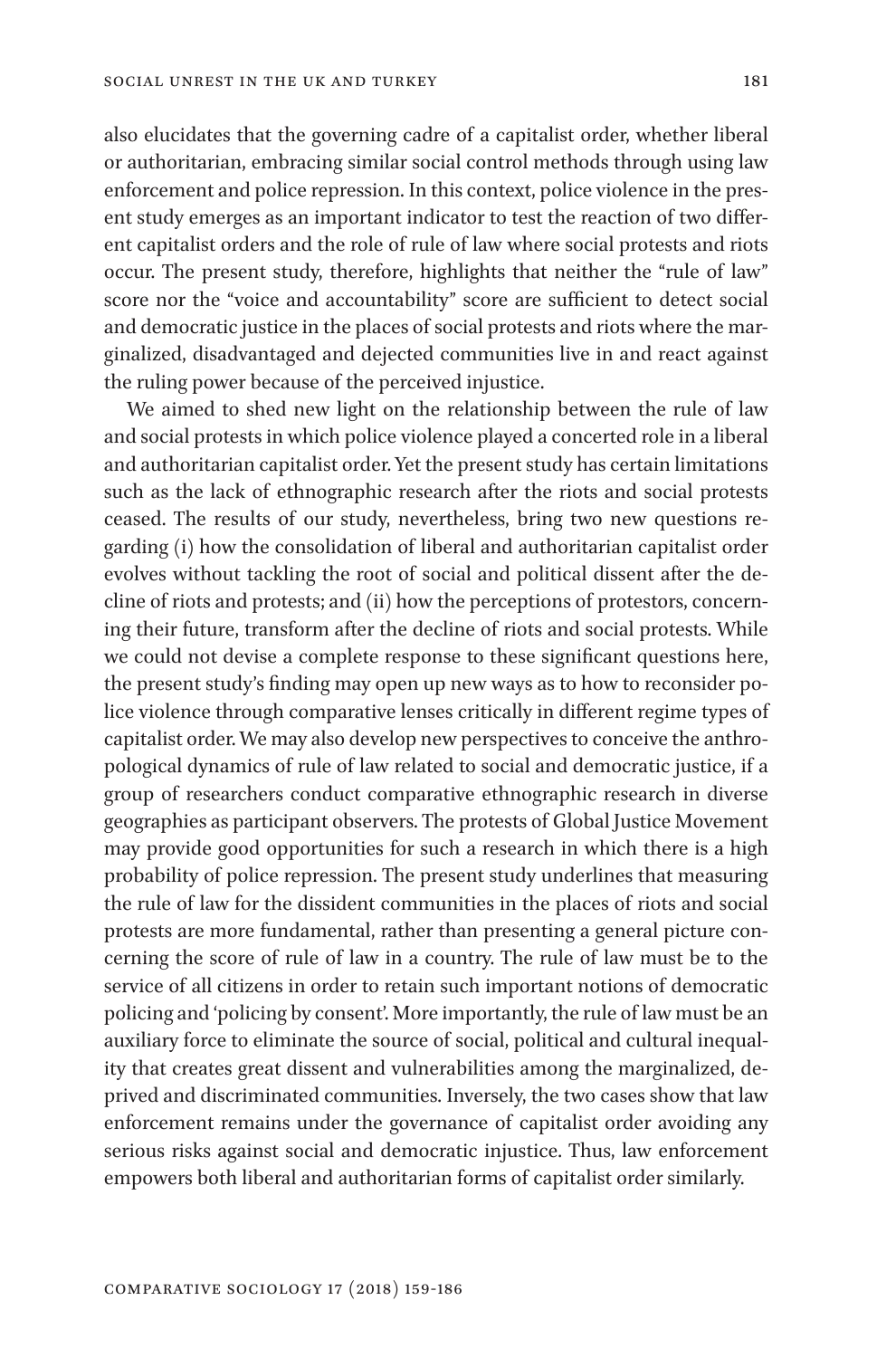#### **References**

- Amnesty International. 2013a. "Turkey: Disgraceful use of police force in Turkey." (On-line: https://www.amnesty.org/en/latest/news/2013/06/turkey-disgraceful-useexcessive-police-force-istanbul/) (accessed 1 June 2013).
- Amnesty International. 2013b. *Gezi Park Protests. Brutal Denial of the Right to Peaceful Assembly in Turkey*. London: United Kingdom.
- Attali, Jacques. 1991. *Millennium: Winners and losers in the coming world order*. New York: Times Books.
- Balkan, Erol and Ahmet Oncu. 2015. "Reproduction of the Islamic Middle Class in Turkey". In *The Neoliberal Landscape and the Rise of Islamist Capital in Turkey*, edited by Neşecan Balkan, Erol Balkan and Ahmet Öncü. New York: Berghan.
- Barkan, Steven E. 1984. "Legal Control of the Southern Civil Rights Movement". *American Sociological Review* 49: 552-565.
- Boudreau, Vince. 2004. *Resisting Dictatorship: Repression and Protest in Southeast Asia*. Cambridge: Cambridge University Press.
- Bugra, Ayse and Osman Savaskan. 2014. *New Capitalism in Turkey. The Relationship between Politics, Religion and Business*. Cheltenham: Edward Elgar.
- Carey, Sabine C. 2006. "The Dynamic Relationship Between Protest and Repression". *Political Research Quarterly* 58(1): 1-11.
- della Porta, Donatella. 1995. *Social Movements, Political Violence and the State*. Cambridge: Cambridge University Press.
- della Porta, Donatella and Herbert Reiter. 1998. *Policing protest: The control of mass demonstrations in Western democracies.* Minneapolis: University of Minnesota Press.
- della Porta, Donatella. 2015. *Social Movements in Times of Austerity: Bringing Capitalism Back Into Protest Analysis*. Cambridge: Polity Press.
- Dodd, Vikram. 2014. "Mark Duggan family reacts with fury to inquest verdict of lawful Killing". *The Guardian*. (On-line: http://www.theguardian.com/uk-news/2014/ jan/08/mark-duggan-lawfully-killed-inquest) (accessed January 2014).
- Dorling, Danny. 2011. *Injustice: Why Social Inequality Persists*. Bristol: Policy Press.
- Duzgun, Eren. 2012. "Capitalist Modernity a la Turca: Turkey's 'Great Transformation' Reconsidered" *Critical Sociology* 39(6): 889-909.
- Earl, Jennifer, Sarah A. Soule, and John D. McCarthy. 2003. "Protests Under Fire?: Explaining Protest Policing". *American Sociological Review* 69: 581-606.
- Edmonds, Timothy and Pat Strickland. 2015. "Riot (Compensation) Bill [Bill 13]" Briefing Paper, Number 07239. London: House of Commons Library.
- "England Riots: Maps and Timeline". 2011. *BBC News.* (On-line: http://www.bbc.com/ news/uk-14436499) (accessed August 2015).
- "England's week of riots". 2011. *BBC News.* (On-line: http://www.bbc.co.uk/news/uk-14532532) (accessed August 2015).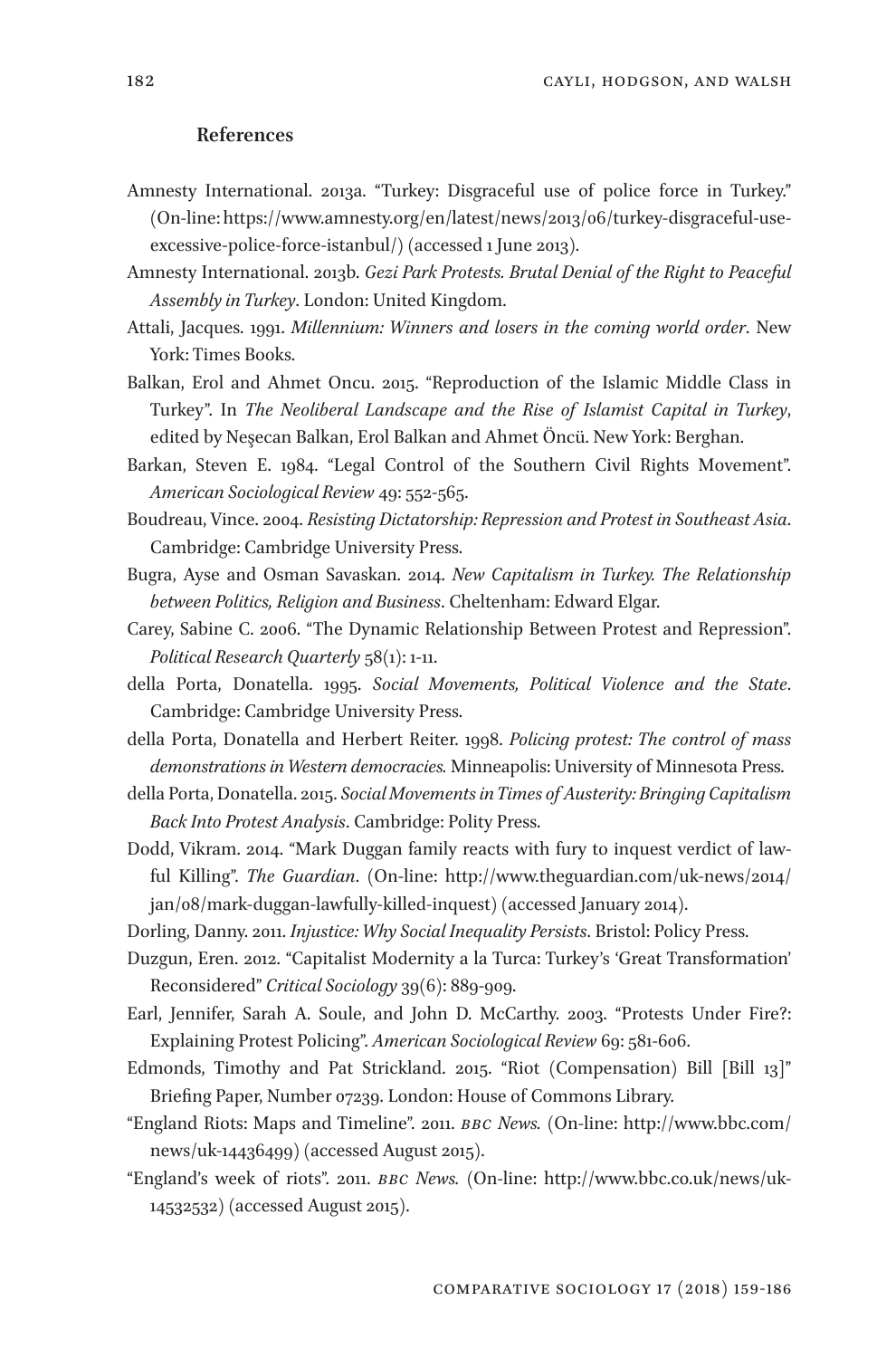- Equality and Human Right Commission. 2016. "Is England Fairer?" (On-line: https:// www.equalityhumanrights.com/en/britain-fairer/england-fairer-introduction/ england-fairer-report) (accessed October 2016).
- "Eylemlerin Bilancosu". 2013. *Anadolu'da Bugun.* Accessed on 14 June 2013. Available at: (On-line: http://www.anadoludabugun.com.tr/eylemlerin-bilancosu-3-bin-ton-su-150-bin-gaz-bombasi-4645h.htm) (accessed June 2014).
- Fallon, Richard H. 1997. "The Rule of Law" as a Concept in Constitutional Discourse". *Columbia Law Review* 97(1): 1-56.
- Fernandez, Alberto Louis. 2008. *Policing Dissent. Social Control and the Anti-Globalization Movement*. New Brunswick, New Jersey and London: Rutgers University Press.
- Fuchs, Christian. 2014. *OccupyMedia!: The Occupy Movement and Social Media in Crisis Capitalism*. Winchester: Zero Books.
- Gezer, Ozlem and Maximillan Popp. 2013. "Revolt in Turkey: Erdogan's grip on power is rapidly weakening". *Spiegel Online International.* (On-line: http://www.spiegel .de/international/world/revolt-in-turkey-erdogan-losing-grip-on-power-a-903553 .html) (accessed June 2013).
- Gilham, Patrick F., and Gary T. Marx. 2000. "Complexity and Irony in Policing and Protesting: The World Trade Organization in Seattle". *Social Justice* 27(2): 212-236.
- Government Response to the Riots, Communities and Victims Panel's final report. 2013. (On-line: https://www.gov.uk/government/publications/government-response-tothe-riots-communities-and-victims-panels-final-report) (accessed February 2017).
- Gurcan, Efe Can and Efe Peker. 2014. "Turkey's Gezi Park Demonstrations of 2013: A Marxian Analysis of Political Movement". *Socialism and Democracy* 28(1): 70-89.
- Gurcan, Efe Can and Efe Peker. 2015. *Challenging Neoliberalism at Turkey's Gezi Park From Private Discontent to Collective Class Action*. New York: Palgrave-Macmillan.
- Hardt, Michael and Antonio Negri. 2004. *Multitude: War and Democracy in the Age of Empire*. New York: Penguin Press.
- Hetland, Gabriel and Jeff Goodwin. 2013. "The Strange Disappearance of Capitalism from Social Movement Studies". In *Marxism and Social Movements*, edited by Colin Barket et al. Leiden and Boston: Brill.
- Holehouse, Matthew. 2011. "Tottenham riots: Metropolitan police calls in reinforcement amid fears of second night of disorder". *The Telegraph.* (On-line: http://www .telegraph.co.uk/news/uknews/crime/8687559/Tottenham-riot-Metropolitan-Police-calls-in-reinforcements-amid-fears-of-second-night-of-disorder.html) (accessed December 2016).
- Iadicola, Peter and Anson D Shupe. 2003. *Violence, Inequality, and Human Freedom*. Lanham, Maryland: Rowman & Littlefield.
- IPCC (Independent Police Complaints Commission), Metropolitan Police Service. 2012. "IPCC investigation report of – fatal shooting of Mark Duggan". (On-line: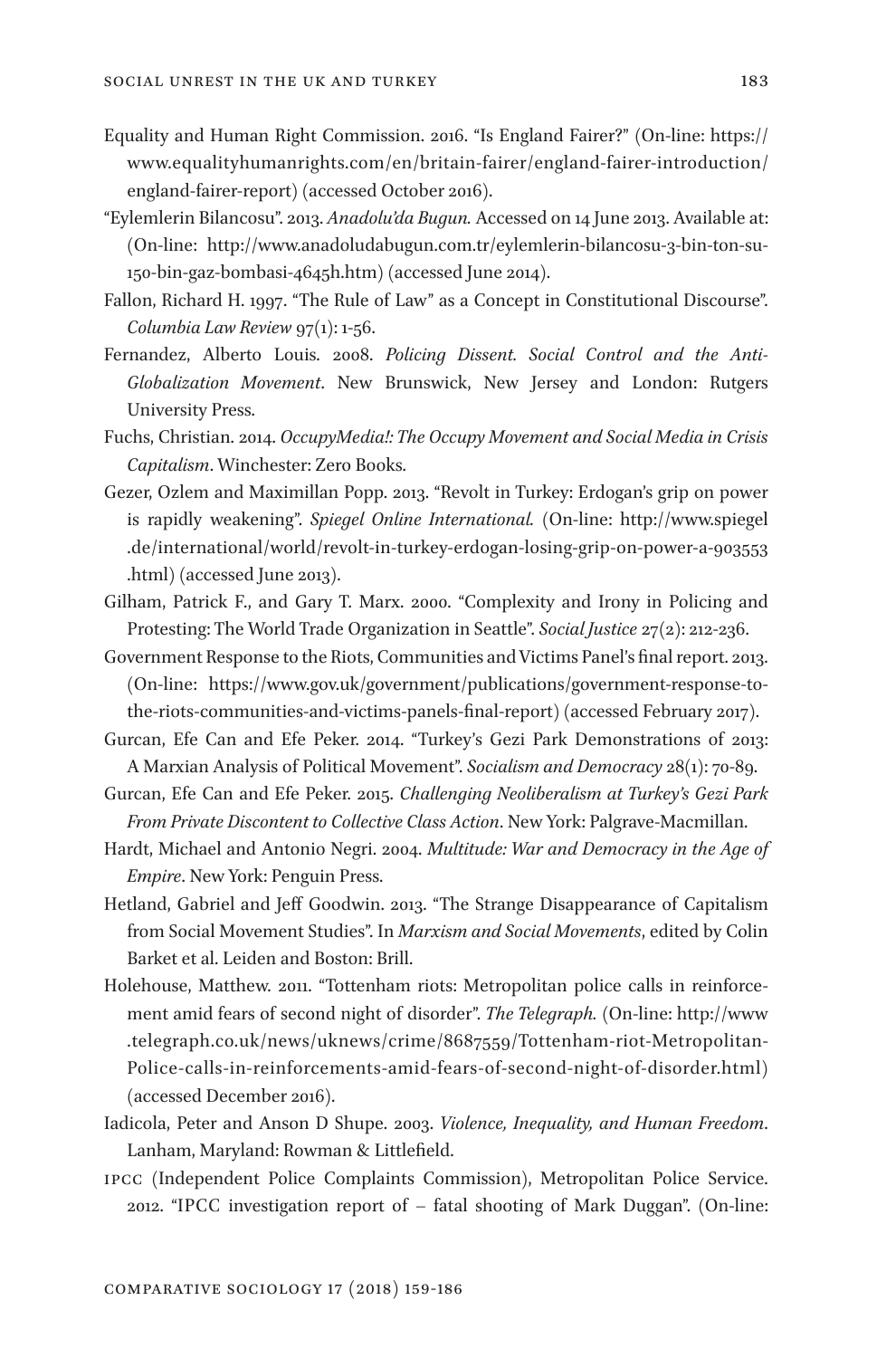https://www.ipcc.gov.uk/investigations/mark-duggan-metropolitan-police-service) (accessed December 2017).

- Jasper, M. James. 1998. "The Emotions of Protest: Affective and Reactive Emotions in and around Social Movements". *Sociological Forum* 13(3): 397-424.
- Koca-Helvacı, Zeynep Cihan. 2016. "Anarchy or Utopia? Turkish Media Representation of the Gezi Park Protests". In *Protest, Social Movements and Global Democracy Since 2011: New Perspectives*, edited by Thomas Davies, Holly Eva Ryan, Alejandro Milcíades Peña. *Research in Social Movements, Conflicts and Change* 39: 221-250.
- Koopmans, Ruud. 1997. "Dynamics of Repression and Mobilisation: The German Extreme Right in the 1990s". *Mobilisation* 2(2): 149-165.
- Kaufmann, Daniel, Aart Kraay, and Massimo Mastruzzi. 2010. "The Worldwide Governance Indicators: Methodology and Analytical Issues". *World Bank Policy Research Working Paper* No. 5430.
- Lewis, Paul, Tim Newburn, Matthew Taylor, Catriona Mcgillivray, Aster Greenhill, Harold Frayman, and Ron Proctor. 2011. "*Reading the riots: investigating England's summer of disorder*". The London School of Economics and Political Science and The Guardian. London, UK.
- Lim, Louisa. 2014. *The People's Republic of Amnesia: Tiananmen Revisited*. Oxford: Oxford University Press.
- Mabrouki, Abdel. 2004. *Génération précaire*. Le Cherche Midi.
- Maravall, Jose Maria and Adam Przeworski. 2003. "Introduction". In *Democracy and the Rule of Law*, edited by Jose Maria Maravall and Adam Przeworski. Cambridge: Cambridge University Press.
- "Mark Duggan "was throwing gun away" when shot by police". 2015. *BBC News*. (Online: http://www.bbc.co.uk/news/uk-england-32041119) (accessed December 2016).
- McAdam, Doug, Sidney Tarrow, and Charles Tilly. 2001. *Dynamics of contention. Cambridge*: Cambridge University Press.
- Meyer, David S. 2004. "Protest and Political Opportunities". *Annual Review of Sociology*  30: 125-145.
- Newburn, Tim. 2016. "Reflections on why riots don't happen". *Theoretical Criminology* 20(2): 125-144.
- O'Donell, Guillermo. 2004. "The Quality of Democracy. Why the Rule of Law Matters". *Journal of Democracy* 15(4): 32-46.
- Opp, Karl-Dieter, and Roehl, Wolfgang. 1990. "Repression, Micromobilisation, and Political". Protest. *Social Forces* 69(2): 521-547.
- Ozbudun, Ergun. 2014. "AKP at the Crossroads: Erdoğan's Majoritarian Drift". *South European Society and Politics* 19(2): 155-167.
- Peacock, Anthony. 2009. "Introduction: American Constitutionalism, Freedom and the Rule of Law". In *Freedom and the Rule of Law*, edited by Anthony Peacock. London and Plymouth: Lexington Books.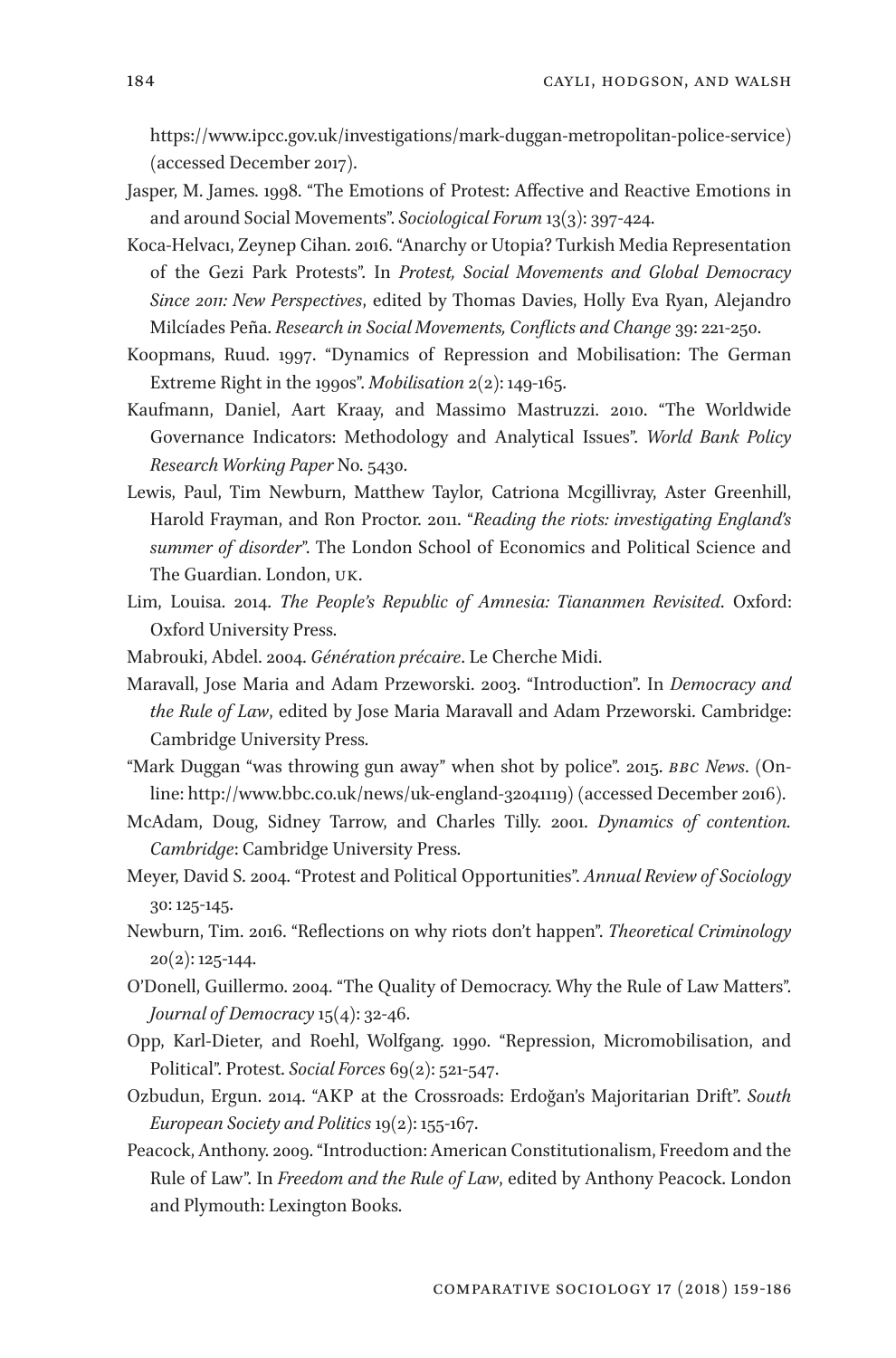- Peerenboom, Randall. 2004. "Preface and Introduction". In *Asian Discourses of Rule of Law*, edited by Randall Peerenboom. London: Routledge.
- Piketty, Thomas. 2014. *Capital in the 21st Century*, translated by Arthur Goldhammer. Cambridge, MA: Belknap Press.
- "Plan to Build Ottoman barracks on Istanbul's Gezi Park approved in new court ruling". 2015. *Hurriyet Daily News.* (On-line: http://www.hurriyetdailynews.com/plan-tobuild-ottoman-barracks-on-istanbuls-gezi-park-approved-in-new-courtruling.aspx ?PageID=238&NID=85470&NewsCatID=340) (accessed July 2016).
- Rafail, Patrick. 2010. "Asymmetry in Protest Control? Comparing Protest Policing in Montreal, Toronto, and Vancouver, 1998-2004". *Mobilisation* 15(4): 489-509.
- Reicher, Stephen and Clifford Stott. 2011. *Mad Mobs and Englishmen: Myths and realities of the 2011 riots.* London: Constable and Robinson.
- "Riots in Tottenham after Mark Duggan shooting protest". 2011. *BBC News.* (On-line: http://www.bbc.co.uk/news/uk-england-london-14434318) (accessed September 2016).
- Schram, F. Sanford. 2015. *The Return of Ordinary Capitalism: Neoliberalism, Precarity, Occupy*. New York: Oxford University Press.
- Skocpol, Theda. 1979. *States and Social Revolutions: A Comparative Analysis of France, Russia and China*. Cambridge: Cambridge University Press
- "Taksim Solidarity Press Release". 2013. *Cryptone*. (On-line: http://cryptome.org/ 2013/06/taksim-solidarity.htm) (accessed September 2016).
- Tamanaha, Brian Z. 2000. *On the Rule of Law. History, Politics and Theory*. Cambridge: Cambridge University Press.
- Tilly, Charles. 1978. *From Mobilisation to Revolution*. Reading, Mass: Addison-Wesley Publishing Co.
- "Tottenham Riot: There can be no peace without justice". 2011. *The-Latest.com*. (Online: http://www.the-latest.com/tottenham-riot-there-can-be-no-peace-withoutjustice) (accessed September 2016).
- Treadwell, James, Daniel Briggs, Simon Winlow and Steve Hall. 2012. "Shopocalypse now: Consumer Culture and the English Riots of 2011". *British Journal of Criminology*   $53(1)$  1-17.
- Tugal, Cihan. 2013. "Resistance everywhere: The Gezi revolt in global perspective." *New Perspectives on Turkey* 49: 157-172.
- Tugal, Cihan. 2016. *The Fall of the Turkish Model: How the Arab Uprisings Brought Down Islamic Liberalism*. London: Verso.
- "Turkey Clashes: Why are Gezi Park and Taksim Square are so important?". 2013. *BBC News*. (On-line: http://www.bbc.co.uk/news/world-europe-22753752) (accessed June 2016).
- United Nations. 2014. "Strengthening and coordinating United Nations rule of law activities". Report of the Secretary-General. No: A/68/213/Add.1.